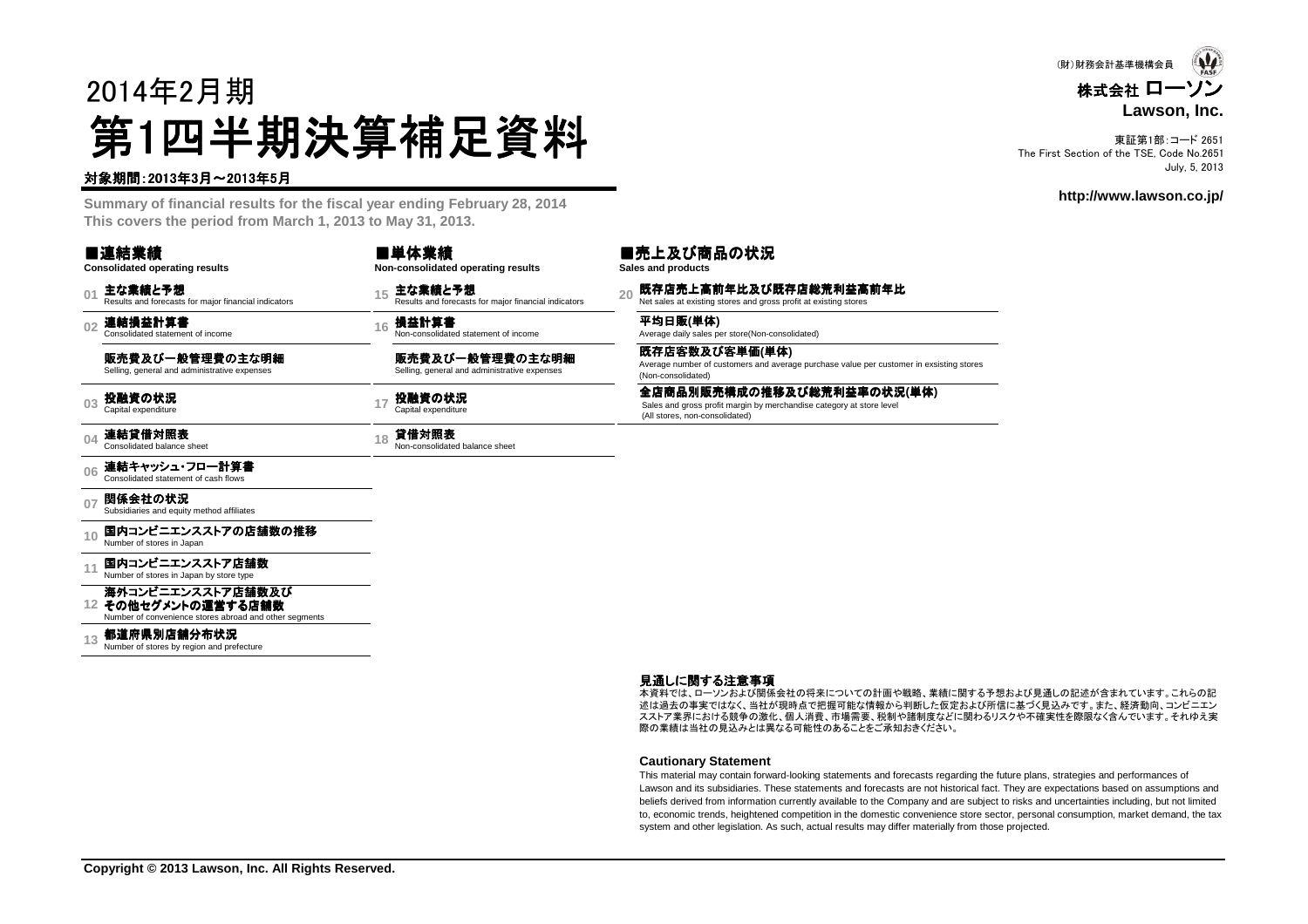### ■主な業績と予想 **Results and forecasts for major financial indicators**

|                                                                                                                                                                                                     | 2011年度/FY2011        |                          |                                       | 2012年度/FY2012     |                          |                          |                                       | 2013年度/FY2013     |                                                                                                                                                                                                               |        |                                                                                                                                                                                                                                                                |                   |
|-----------------------------------------------------------------------------------------------------------------------------------------------------------------------------------------------------|----------------------|--------------------------|---------------------------------------|-------------------|--------------------------|--------------------------|---------------------------------------|-------------------|---------------------------------------------------------------------------------------------------------------------------------------------------------------------------------------------------------------|--------|----------------------------------------------------------------------------------------------------------------------------------------------------------------------------------------------------------------------------------------------------------------|-------------------|
|                                                                                                                                                                                                     | 第1四半期/1Q             |                          | 通期/Full year                          |                   | 通期/Full year<br>第1四半期/1Q |                          |                                       |                   | 第1四半期/1Q<br>通期計画/Full year (Forecast)                                                                                                                                                                         |        |                                                                                                                                                                                                                                                                |                   |
|                                                                                                                                                                                                     | 2011.3.1 - 2011.5.31 |                          | 2011.3.1 - 2012.2.29                  |                   | 2012.3.1 - 2012.5.31     |                          | 2012.3.1 - 2013.2.28                  |                   | 2013.3.1 - 2013.5.31                                                                                                                                                                                          |        | 2013.3.1 - 2014.2.28                                                                                                                                                                                                                                           |                   |
| チェーン全店売上高(百万円)<br>Net sales of all convenience stores (millions of yen)                                                                                                                             | 金額/Amount<br>428.815 |                          | 前年比/YoY 金額/Amount<br>106.8% 1.825.809 | 前年比/YoY<br>108.5% | 金額/Amount<br>467.941     |                          | 前年比/YoY 金額/Amount<br>109.1% 1.906.547 | 前年比/YoY<br>104.4% | 金額/Amount 前年比/YoY<br>477.174                                                                                                                                                                                  | 102.0% | 金額/Amount<br>2.020.000                                                                                                                                                                                                                                         | 前年比/YoY<br>106.0% |
| 加盟店売上高(百万円)<br>Net sales of franchise stores (millions of yen)                                                                                                                                      | 385.948              |                          | 109.1% 1.651.693                      | 110.1%            | 426.444                  |                          | 110.5% 1.748.920                      | 105.9%            | 442.814                                                                                                                                                                                                       | 103.8% | $\overline{\phantom{a}}$                                                                                                                                                                                                                                       | $-$               |
| 直営店売上高(百万円)<br>Net sales of Company-operated stores (millions of yen)                                                                                                                               | 42.866               | 89.8%                    | 174,115                               | 95.0%             | 41.497                   | 96.8%                    | 157.627                               | 90.5%             | 34,359                                                                                                                                                                                                        | 82.8%  | $\overline{\phantom{a}}$                                                                                                                                                                                                                                       |                   |
| <b>営業総収入</b> (百万円) <sup>*1</sup> Gross operating revenues (millions of yen)                                                                                                                         | 112.020              | 105.1%                   | 478.957                               | 108.5%            | 121.434                  | 108.4%                   | 487.445                               | 101.8%            | 119,498                                                                                                                                                                                                       | 98.4%  | 516,000                                                                                                                                                                                                                                                        | 105.9%            |
| <b>営業利益</b> (百万円) Operating profit (millions of yen)                                                                                                                                                | 12,874               | 114.9%                   | 61,769                                | 111.2%            | 13.950                   | 108.4%                   | 66,246                                | 107.2%            | 14,302                                                                                                                                                                                                        | 102.5% | 70,000                                                                                                                                                                                                                                                         | 105.7%            |
| 経常利益 (百万円) Recurring profit (millions of yen)                                                                                                                                                       | 12.851               | 116.9%                   | 61.728                                | 113.1%            | 13.763                   | 107.1%                   | 65.926                                | 106.8%            | 14.418                                                                                                                                                                                                        | 104.8% | 68.400                                                                                                                                                                                                                                                         | 103.8%            |
| 四半期(当期)純利益 (百万円) Net profit (millions of yen)                                                                                                                                                       | $-1.983$             | $\overline{\phantom{m}}$ | 24.885                                | 98.0%             | 6.267                    | $\overline{\phantom{m}}$ | 33,182                                | 133.3%            | 7.194                                                                                                                                                                                                         | 114.8% | 35,900                                                                                                                                                                                                                                                         | 108.2%            |
| 1株当たり四半期(当期)純利益 (円)*2 Net profit per share (yen)                                                                                                                                                    | $-19.85$             |                          | 249.17                                |                   | 62.74                    |                          | 332.20                                |                   | 72.02                                                                                                                                                                                                         |        | 359.38                                                                                                                                                                                                                                                         |                   |
| 純資産 (百万円) Net assets (millions of yen)                                                                                                                                                              | 198.200              |                          | 214.662                               |                   | 210.847                  |                          | 230.181                               |                   | 230.027                                                                                                                                                                                                       |        | $\overline{\phantom{a}}$                                                                                                                                                                                                                                       |                   |
| 総資産 (百万円) Total assets (millions of yen)                                                                                                                                                            | 526,118              |                          | 531,453                               |                   | 577.748                  |                          | 579.809                               |                   | 597,766                                                                                                                                                                                                       |        | $\overline{\phantom{0}}$                                                                                                                                                                                                                                       |                   |
| 1株当たり純資産 (円) Net assets per share (yen)                                                                                                                                                             | 1.932.93             |                          | 2.114.00                              |                   | 2.081.77                 |                          | 2.267.17                              |                   | 2.251.38                                                                                                                                                                                                      |        | $\overline{\phantom{m}}$                                                                                                                                                                                                                                       |                   |
| <b>総資産四半期(当期)純利益率 ROA</b>                                                                                                                                                                           | $-0.4%$              |                          | 4.9%                                  |                   | 1.1%                     |                          | 6.0%                                  |                   | 1.2%                                                                                                                                                                                                          |        | $\overline{\phantom{m}}$                                                                                                                                                                                                                                       |                   |
| 自己資本四半期(当期)純利益率 ROE                                                                                                                                                                                 | $-1.0%$              |                          | 12.0%                                 |                   | 3.0%                     |                          | 15.2%                                 |                   | 3.2%                                                                                                                                                                                                          |        | $\overline{\phantom{0}}$                                                                                                                                                                                                                                       |                   |
| 流動比率 Current ratio                                                                                                                                                                                  | 78.1%                |                          | 73.5%                                 |                   | 75.9%                    |                          | 75.2%                                 |                   | 76.6%                                                                                                                                                                                                         |        | $\overline{\phantom{0}}$                                                                                                                                                                                                                                       |                   |
| 固定比率 Fixed ratio                                                                                                                                                                                    | 176.4%               |                          | 175.8%                                |                   | 181.0%<br>176.4%         |                          |                                       |                   | 178.3%<br>$\overline{\phantom{m}}$                                                                                                                                                                            |        |                                                                                                                                                                                                                                                                |                   |
| <b>自己資本比率</b> Shareholder's equity ratio                                                                                                                                                            | 36.7%                |                          | 39.7%                                 |                   | 36.0%                    |                          | 39.1%                                 |                   | 37.6%                                                                                                                                                                                                         |        | $\overline{\phantom{a}}$                                                                                                                                                                                                                                       |                   |
| 営業活動によるキャッシュフロー(百万円)<br>Net cash provided by (used in) operating activities (millions of yen)                                                                                                       | 59.970               |                          |                                       | 86.356            |                          | 63,121<br>85.188         |                                       |                   | 29.938                                                                                                                                                                                                        |        |                                                                                                                                                                                                                                                                |                   |
| 投資活動によるキャッシュフロー (百万円)<br>Net cash provided by (used in) investing activities (millions of yen)                                                                                                      | $-7,871$             |                          | $-52,912$                             |                   | $-14,584$                |                          | $-54,196$                             |                   | 1,734                                                                                                                                                                                                         |        |                                                                                                                                                                                                                                                                |                   |
| 財務活動によるキャッシュフロー (百万円)<br>Net cash provided by (used in) financing activities (millions of yen)                                                                                                      | $-10,829$            |                          | $-27,544$                             |                   | $-11,792$                |                          | $-31,979$                             |                   | $-13.957$                                                                                                                                                                                                     |        |                                                                                                                                                                                                                                                                |                   |
| 現金及び現金同等物の期末残高 (百万円)<br>Cash and cash equivalents at end of period (millions of yen)                                                                                                                | 108,992              |                          | 73,670                                |                   | 110,453                  |                          | 72,766                                |                   | 91,314                                                                                                                                                                                                        |        |                                                                                                                                                                                                                                                                |                   |
| 国内総店舗数"<br>Number of stores in Japan                                                                                                                                                                | 10,017               |                          | 10,457                                |                   | 10,732                   |                          | 11,130                                |                   | 11.249                                                                                                                                                                                                        |        | 11,550                                                                                                                                                                                                                                                         |                   |
| (注)<br>*1 営業総収入は直営店売上高、加盟店からの収入等の合計です。<br>*2 通期計画の1株当たり当期純利益に関しては、2013年5月31日現在の期末発行済株式数を用いて算出しております。<br>*3 「国内総店舗数」は、当社グループの運営するコンビニエンスストアの店舗数であり、(株)九九プラス、(株)ローソン沖縄、<br>(株)ローソン富山の運営する店舗数を含めております。 |                      |                          |                                       |                   | Notes                    |                          |                                       |                   | *3 The number of stores in Japan is a total number of stores operated by the Lawson group, including the number<br>of stores operated by Ninety-nine Plus, Inc., Lawson Okinawa, Inc. and Lawson Toyama, Inc. |        | *1 The gross operating revenues are a sum of total sales of Lawson group stores and commissions from franchised stores.<br>*2 Forecasted net profit per share in the full-year plan is calculated based on the number of outstanding share as of May 31, 2013. |                   |
| Copyright © 2013 Lawson, Inc. All Rights Reserved.                                                                                                                                                  |                      |                          |                                       |                   |                          |                          |                                       |                   |                                                                                                                                                                                                               |        |                                                                                                                                                                                                                                                                | 01                |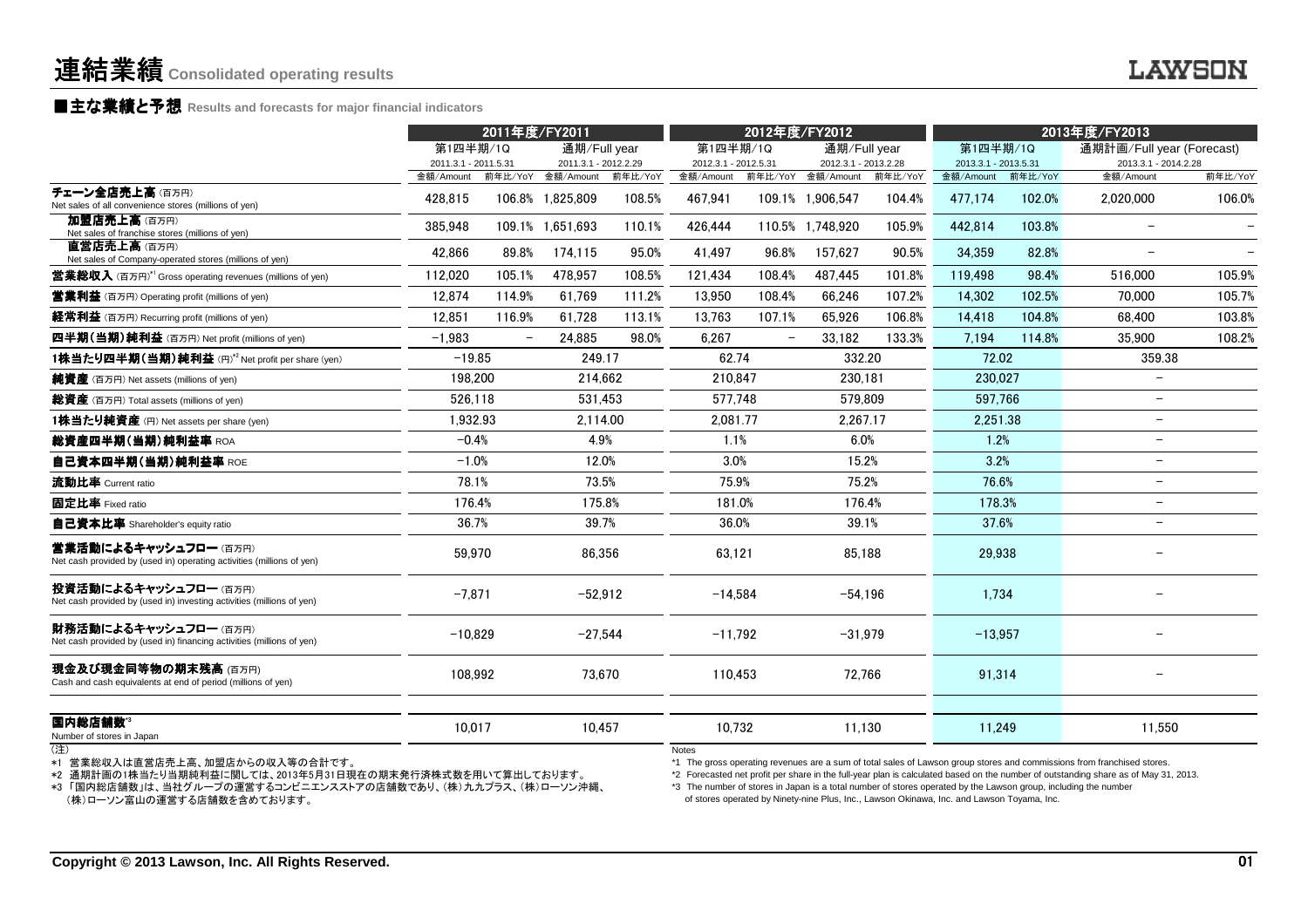# 連結業績**Consolidated operating results**

### **LAWSON**

| ■連結損益計算書 Consolidated statement of income                 |                 | 2011年度第1四半期累計期間      | 2012年度第1四半期累計期間      |                          | 2013年度第1四半期累計期間      |         | 前年増減                |  |
|-----------------------------------------------------------|-----------------|----------------------|----------------------|--------------------------|----------------------|---------|---------------------|--|
|                                                           |                 | 2011.3.1 - 2011.5.31 | 2012.3.1 - 2012.5.31 |                          | 2013.3.1 - 2013.5.31 |         | Increase (Decrease) |  |
|                                                           |                 | 百万円/Millions of yen  | 百万円/Millions of yen  | 前年比/YoY                  | 百万円/Millions of yen  | 前年比/YoY | 百万円/Millions of yen |  |
| A.営業総収入 Gross operating revenues                          | $B + E$         | 112,020              | 121,434              | 108.4%                   | 119,498              | 98.4%   | $-1,936$            |  |
| <b>B.売上高</b> Net sales <sup>*1</sup>                      |                 | 49,399               | 50.878               | 103.0%                   | 43.436               | 85.4%   | $-7,441$            |  |
| C.売上原価 Cost of goods sold <sup>*2</sup>                   |                 | 37,076               | 38.191               | 103.0%                   | 32.765               | 85.8%   | $-5,425$            |  |
| D.売上総利益 Gross profit on sales <sup>3</sup>                | $B - C$         | 12,322               | 12.687               | 103.0%                   | 10.670               | 84.1%   | $-2,016$            |  |
| E.営業収入 Operating revenues                                 | $F + G$         | 62.621               | 70.556               | 112.7%                   | 76.061               | 107.8%  | 5,505               |  |
| F.加盟店からの収入 Franchise commission from franchise stores     |                 | 49,718               | 55,724               | 112.1%                   | 58.520               | 105.0%  | 2,796               |  |
| G.その他の営業収入 Other                                          |                 | 12.903               | 14.832               | 115.0%                   | 17.540               | 118.3%  | 2,708               |  |
| H.営業総利益 Gross operating profit                            | $A - C = D + E$ | 74.944               | 83.243               | 111.1%                   | 86.732               | 104.2%  | 3,488               |  |
| I.販売費及び一般管理費 Selling, general and administrative expenses |                 | 62.069               | 69.293               | 111.6%                   | 72.429               | 104.5%  | 3,136               |  |
| J.営業利益 Operating profit                                   | $H - I$         | 12,874               | 13,950               | 108.4%                   | 14,302               | 102.5%  | 352                 |  |
| 営業外収益 Non-operating income                                |                 | 463                  | 467                  | 100.9%                   | 740                  | 158.4%  | 272                 |  |
| 営業外費用 Non-operating expenses                              |                 | 486                  | 654                  | 134.5%                   | 624                  | 95.5%   | $-29$               |  |
| 経常利益 Recurring profit                                     |                 | 12.851               | 13.763               | 107.1%                   | 14.418               | 104.8%  | 654                 |  |
| 特別利益 Extraordinary gain                                   |                 | 20                   | 289                  |                          |                      |         | $-289$              |  |
| 特別損失 Extraordinary loss                                   |                 | 14,138               | 3.048                | 21.6%                    | 2.166                | 71.1%   | $-881$              |  |
| 税金等調整前四半期純利益 Income before income taxes                   |                 | $-1.266$             | 11.003               |                          | 12.251               | 111.3%  | 1,247               |  |
| 法人税、住民税及び事業税 Income taxes - current                       |                 | 2.757                | 3.842                | 139.4%                   | 4.417                | 115.0%  | 575                 |  |
| 法人税等調整額 Deferred income taxes                             |                 | $-2,208$             | 910                  | $\overline{\phantom{m}}$ | 628                  | 69.0%   | $-282$              |  |
| 少数株主損益調整前四半期純利益 Income before minority interests          |                 | $-1,814$             | 6.251                | $\overline{\phantom{a}}$ | 7,205                | 115.3%  | 954                 |  |
| 少数株主利益 Minority interests in net profit                   |                 | 168                  | $-16$                |                          | 10                   |         | 26                  |  |
| 四半期純利益 Net profit                                         |                 | $-1,983$             | 6,267                |                          | 7,194                | 114.8%  | 927                 |  |
|                                                           |                 |                      |                      |                          |                      |         |                     |  |

■販売費及び一般管理費の主な明細 **Selling, general and administrative expenses**

|                                                          | 2011年度第1四半期累計期間      | 2012年度第1四半期累計期間                                               |         | 2013年度第1四半期累計期間      | 前年増減   |                     |
|----------------------------------------------------------|----------------------|---------------------------------------------------------------|---------|----------------------|--------|---------------------|
|                                                          | 2011.3.1 - 2011.5.31 | 2012.3.1 - 2012.5.31                                          |         | 2013.3.1 - 2013.5.31 |        | Increase (Decrease) |
|                                                          | 百万円/Millions of yen  | 百万円/Millions of yen                                           | 前年比/YoY | 百万円/Millions of yen  | 前年比YoY | 百万円/Millions of yen |
| 地代家賃 Rents                                               | 19.029               | 20.459                                                        | 107.5%  | 21.978               | 107.4% | 1.518               |
| 人件費 Personal expenses                                    | 14.626               | 15.498                                                        | 106.0%  | 15.033               | 97.0%  | $-465$              |
| 動産リース料 Equipment leasing charges                         | 2,257                | 1.613                                                         | 71.5%   | 1.130                | 70.1%  | $-483$              |
| 有形固定資産減価償却費 Depreciation of property and store equipment | 6.516                | 7.636                                                         | 117.2%  | 8.726                | 114.3% | 1.090               |
| 広告宣伝費 Advertising and promotional expenses               | 2.629                | 4.458                                                         | 169.6%  | 4.669                | 104.7% | 210                 |
| その他 Other                                                | 17.010               | 19.626                                                        | 115.4%  | 20.891               | 106.4% | .265                |
| 合計 Total                                                 | 62.069               | 69.293                                                        | 111.6%  | 72.429               | 104.5% | 3.136               |
| (注)                                                      |                      | Notes                                                         |         |                      |        |                     |
| *1 「売上高」は、直営店売上高及びEコマース売上高の合計です。                         |                      | *1 Net sales of Company-owned stores and e-commerce business. |         |                      |        |                     |

\*2 「売上原価」は、商品売上原価です。

\*3 「売上総利益」は、商品売上総利益です。

\*2 Cost of goods sold.

\*3 Gross profit on goods sales.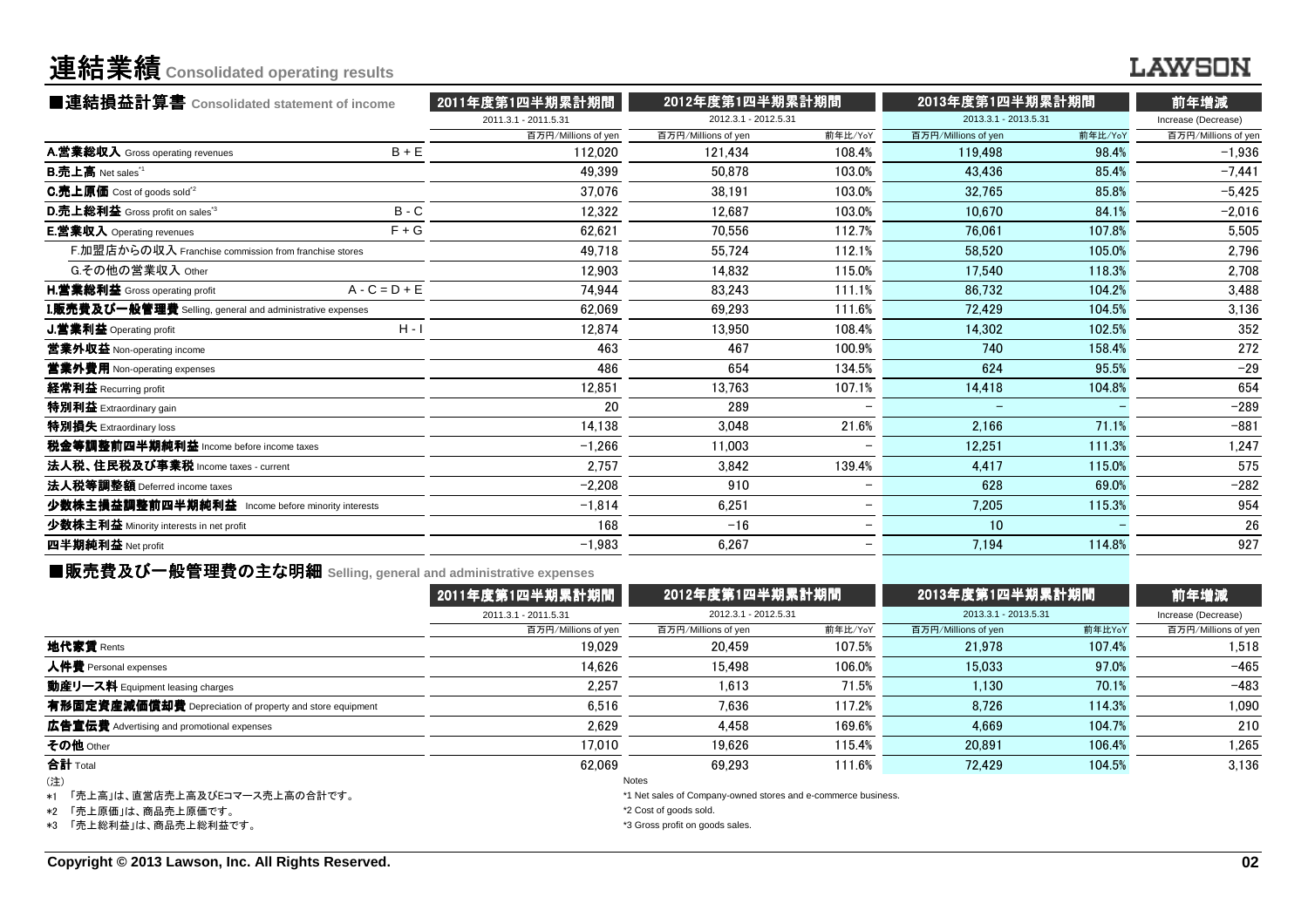### 連結業績**Consolidated operating results**

### **LAWSON**

| ■投融資の状況                                                     |                      | 2011年度第1四半期累計期間    2012年度第1四半期累計期間 | 2013年度第1四半期累計期間      | 前年増減                | 2013年度計画                        |
|-------------------------------------------------------------|----------------------|------------------------------------|----------------------|---------------------|---------------------------------|
| Capital expenditure                                         | 2011.3.1 - 2011.5.31 | 2012.3.1 - 2012.5.31               | 2013.3.1 - 2013.5.31 | Increase (Decrease) | Forecast / 2013.3.1 - 2014.2.28 |
|                                                             | 百万円/Millions of yen  | 百万円/Millions of yen                | 百万円/Millions of yen  | 百万円/Millions of yen | 百万円/Millions of yen             |
| 新店投資 New store investments                                  | 3,154                | 9.155                              | 8.247                | $-908$              | 33,500                          |
| 既存店投資 Existing store investments                            | 1.386                | 1,742                              | 1,494                | $-248$              | 15,000                          |
| システム関連投資 IT-related investments                             | 1.993                | 1.366                              | 1.004                | $-362$              | 7.500                           |
| その他 Other                                                   | 904                  | 553                                | 320                  | $-233$              | 5,000                           |
| 投資小計 Subtotal                                               | 7,437                | 12,817                             | 11,066               | $-1,751$            | 61,000                          |
| 出資•融資 Investments and advances                              | 33                   | $-33$                              | $-801$               | $-768$              | 2.000                           |
| リース Leases                                                  | 3.218                | 5,757                              | 5,355                | $-402$              | 28,000                          |
| 合計 Total                                                    | 10,688               | 18,541                             | 15,621               | $-2,920$            | 91,000                          |
| 有形固定資産減価償却費<br>Depreciation of property and store equipment | 6.516                | 7.636                              | 8.726                | 1.090               | 39,300                          |
| 無形固定資産償却費 Amortization of intangible assets                 | 2.163                | 2.434                              | 2.474                | 40                  | 10,500                          |
| 減価償却費計 Total depreciation and amortization                  | 8,679                | 10.070                             | 11.201               | 1.131               | 49.800                          |
| (注)                                                         |                      |                                    | Notes                |                     |                                 |

\* 2013年度のリース債務の返済による支出は3,941百万円です。

\* The amount of repayments of lease obligations (consolidated) is 3,941 million of yen in FY2013.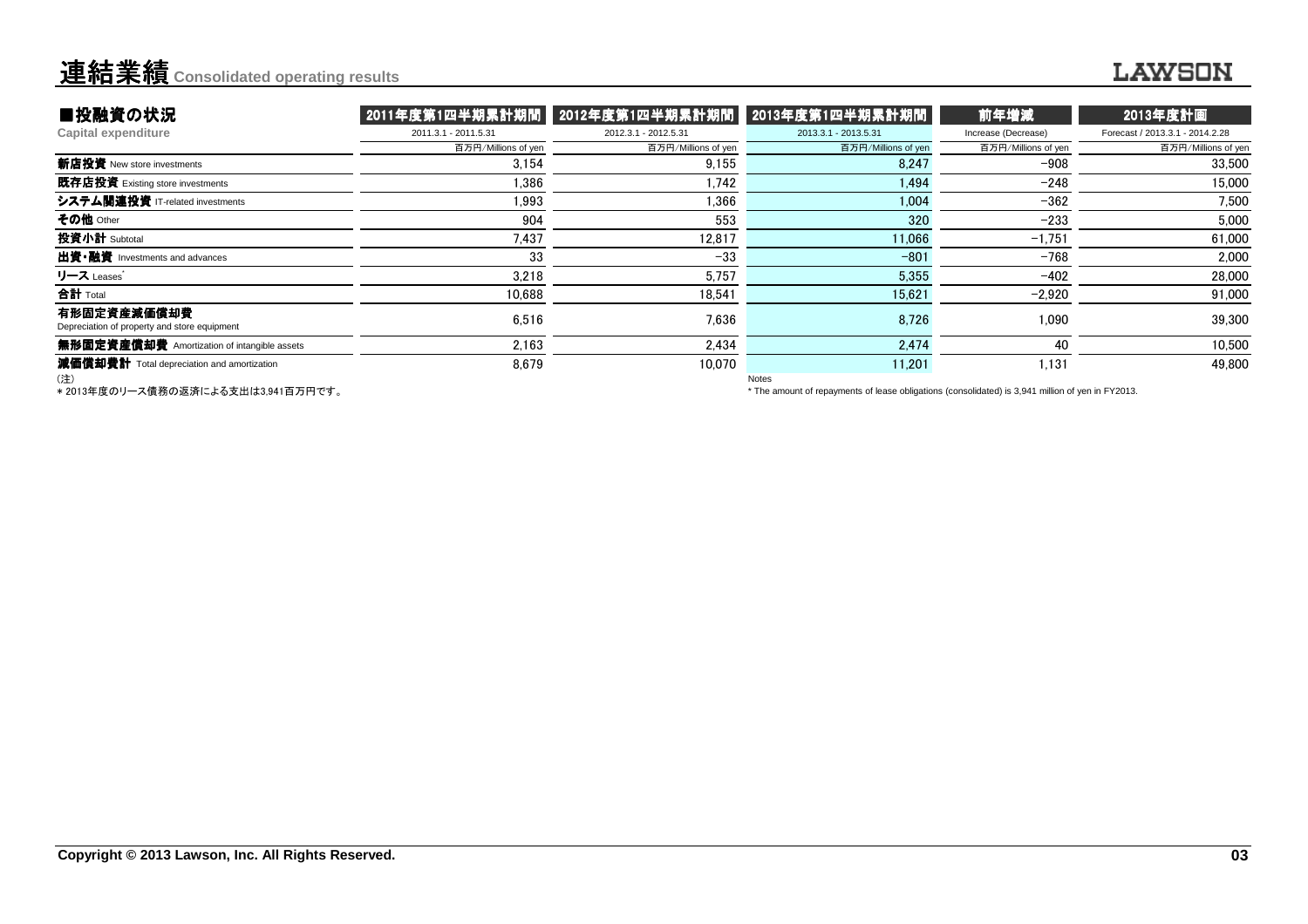# 連結業績 **Consolidated operating results**

### **LAWSON**

### ■連結貸借対照表 Consolidated balance sheet

|                                                                            | 2011年度<br>(2012年2月29日現在) | 2012年度<br>(2013年2月28日現在) | 2013年度第1四半期<br>(2013年5月31日現在) | 2012年度末からの増減                       |
|----------------------------------------------------------------------------|--------------------------|--------------------------|-------------------------------|------------------------------------|
|                                                                            | FY2011 (As of 2012.2.29) | FY2012 (As of 2013.2.28) | FY2013 (As of 2013.5.31)      | Increase (Decrease) from 2013.2.28 |
| [資産の部 Assets]                                                              | 百万円/Millions of yen      | 百万円/Millions of yen      | 百万円/Millions of yen           | 百万円/Millions of yen                |
| 流動資産 Current assets                                                        | 160.157                  | 180.296                  | 196.785                       | 16.489                             |
| 現金及び預金 Cash and deposits                                                   | 79,074                   | 84.770                   | 91.318                        | 6.548                              |
| 加盟店貸勘定 Accounts receivable - due from franchised stores                    | 19,521                   | 25,374                   | 27,675                        | 2,301                              |
| 商品 Merchandise inventories                                                 | 8.075                    | 8.963                    | 9.514                         | 550                                |
| 前払費用 Prepaid expenses                                                      | 8,110                    | 8,793                    | 10,472                        | 1,679                              |
| 未収入金 Accounts receivable - other                                           | 32,645                   | 46.008                   | 49.010                        | 3,001                              |
| 繰延税金資産 Deferred tax assets                                                 | 4,800                    | 4,656                    | 3,476                         | $-1,180$                           |
| その他 Other                                                                  | 8.079                    | 3.011                    | 6.710                         | 3,698                              |
| 貸倒引当金 Allowance for doubtful accounts                                      | $-149$                   | $-1.281$                 | $-1.392$                      | $-111$                             |
| 固定資産 Non-current assets                                                    | 371,295                  | 399,513                  | 400.980                       | 1,467                              |
| 有形固定資産 Property, plant and equipment                                       | 183.835                  | 209.138                  | 212.936                       | 3,797                              |
| ・建物及び構築物 Buildings and structures                                          | 107,061                  | 118,372                  | 121.040                       | 2,668                              |
| ・車両運搬具及び工具器具備品 Vehicles, tools, furniture and fixtures                     | 14.013                   | 14,761                   | 14,538                        | $-222$                             |
| ・リース資産 Lease assets                                                        | 54,137                   | 65.799                   | 67,159                        | 1,360                              |
| •その他 Other                                                                 | 8.622                    | 10.205                   | 10.197                        | $-8$                               |
| 無形固定資産 Intangible assets                                                   | 38.977                   | 34.089                   | 32.939                        | $-1,149$                           |
| 投資その他の資産 Investments and other assets                                      | 148.483                  | 156.285                  | 155,104                       | $-1,180$                           |
| ・長期貸付金 Long-term loans receivable                                          | 32,138                   | 34,580                   | 32.528                        | $-2,051$                           |
| •差入保証金 Lease deposits                                                      | 83.665                   | 86.109                   | 86.355                        | 246                                |
| •繰延税金資産 Deferred tax assets                                                | 16,870                   | 16,215                   | 16,816                        | 600                                |
| •その他 Other                                                                 | 31.659                   | 20.596                   | 20.576                        | $-20$                              |
| • 貸倒引当金 Allowance for doubtful accounts                                    | $-15,851$                | $-1,217$                 | $-1,172$                      | 44                                 |
| 資産合計 Total Assets                                                          | 531,453                  | 579.809                  | 597.766                       | 17,956                             |
| 有形固定資産の減価償却累計額<br>Accumulated depreciation of property and store equipment | 180,425                  | 207,651                  | 214,989                       | 7,338                              |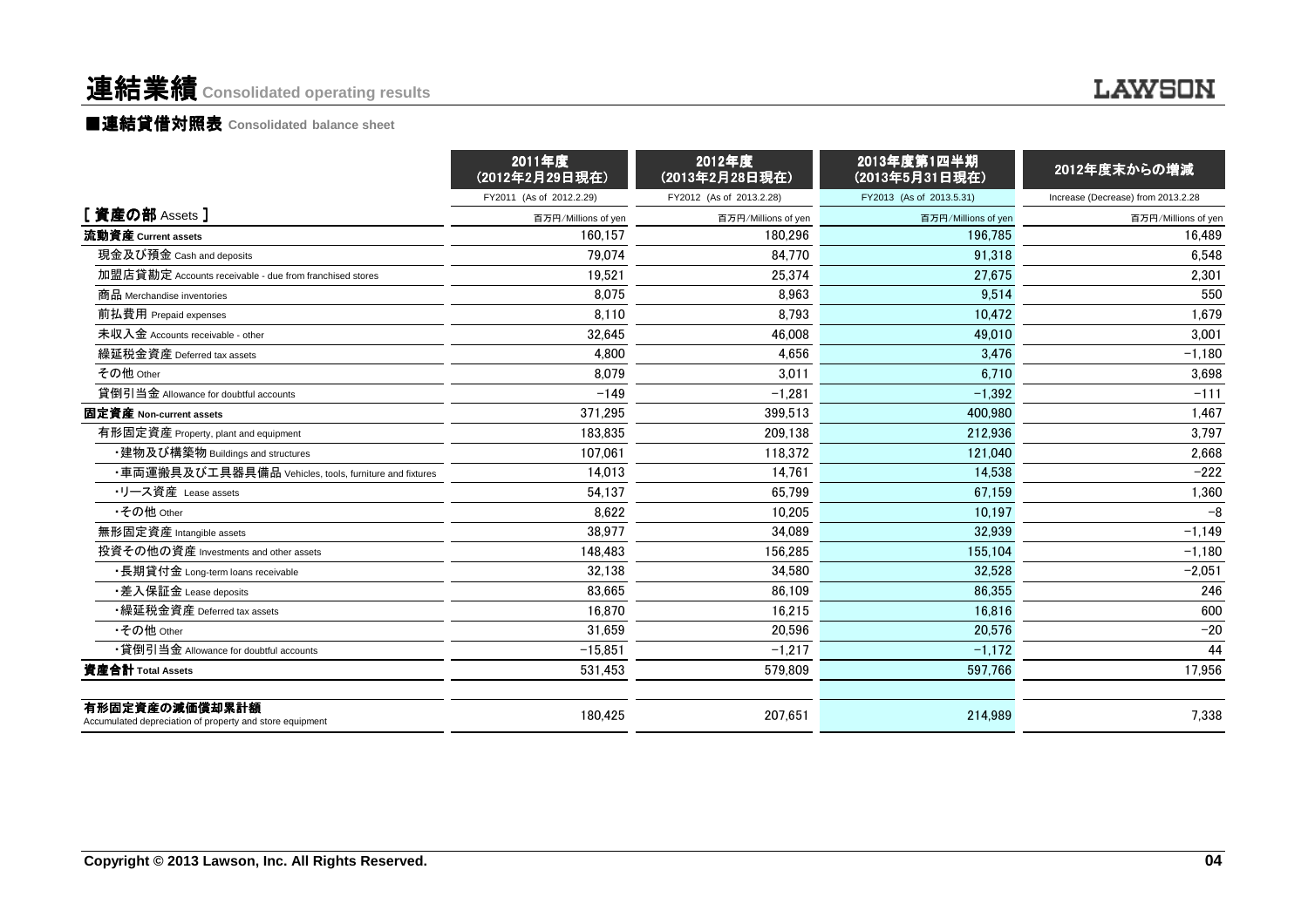|                                                                                             | 2011年度<br>(2012年2月29日現在) | 2012年度<br>(2013年2月28日現在) | 2013年度第1四半期<br>(2013年5月31日現在) | 2012年度末からの増減                       |
|---------------------------------------------------------------------------------------------|--------------------------|--------------------------|-------------------------------|------------------------------------|
|                                                                                             | FY2011 (As of 2012.2.29) | FY2012 (As of 2013.2.28) | FY2013 (As of 2013.5.31)      | Increase (Decrease) from 2013.2.28 |
| [負債の部 Liabilities]                                                                          | 百万円/Millions of yen      | 百万円/Millions of yen      | 百万円/Millions of yen           | 百万円/Millions of yen                |
| 流動負債 Current liabilities                                                                    | 217,978                  | 239,794                  | 256.977                       | 17,183                             |
| 買掛金 Accounts payable - trade                                                                | 88,262                   | 87,187                   | 98,845                        | 11,657                             |
| 加盟店借勘定 Accounts payable - due to franchised stores                                          | 1,390                    | 1,403                    | 1,356                         | $-47$                              |
| リース債務 Lease obligations                                                                     | 11,223                   | 14,489                   | 15,102                        | 613                                |
| 未払金 Accounts payable-other                                                                  | 17,541                   | 26,105                   | 27.913                        | 1,807                              |
| 未払法人税等 Income taxes payable                                                                 | 15,305                   | 14,474                   | 4,626                         | $-9,848$                           |
| 預り金 Deposits payable                                                                        | 75,004                   | 87.529                   | 100.304                       | 12.775                             |
| 賞与引当金 Provision for bonuses                                                                 | 3,204                    | 2,544                    | 1,330                         | $-1,213$                           |
| ポイント引当金 Provision for point card certificates                                               | 701                      | 215                      | 186                           | $-28$                              |
| その他 Other                                                                                   | 5,345                    | 5,844                    | 7,312                         | 1,468                              |
| 固定負債 Non-current liabilities                                                                | 98.812                   | 109.833                  | 110.761                       | 927                                |
| 長期リース債務 Long-term lease obligations                                                         | 37,902                   | 47,207                   | 48,389                        | 1,182                              |
| 退職給付引当金 Liability for employees' retirement benefits                                        | 8,745                    | 9,898                    | 10,178                        | 280                                |
| 役員退職慰労引当金<br>Allowance for retirement benefits to executive officers and corporate auditors | 308                      | 332                      | 350                           | 18                                 |
| 長期預り保証金 Long-term guarantee deposits                                                        | 35,735                   | 34,804                   | 33,943                        | $-861$                             |
| 資産除去債務 Asset retirement obligations                                                         | 15,161                   | 16,682                   | 17,037                        | 354                                |
| その他 Other                                                                                   | 960                      | 907                      | 861                           | $-46$                              |
| 負債合計 Total liabilities                                                                      | 316,791                  | 349,627                  | 367,738                       | 18,110                             |
| [純資産の部 Net assets ]                                                                         |                          |                          |                               |                                    |
| 株主資本 Shareholders' equity                                                                   | 211.835                  | 225.785                  | 222.996                       | $-2,788$                           |
| 資本金 Common stock                                                                            | 58,506                   | 58,506                   | 58,506                        |                                    |
| 資本剰余金 Additional paid-in capital                                                            | 47.707                   | 47.718                   | 47.721                        | 3                                  |
| 利益剰余金 Retained earnings                                                                     | 107,249                  | 121,154                  | 118,359                       | $-2,794$                           |
| 自己株式 Treasury stock                                                                         | $-1.627$                 | $-1,593$                 | $-1,591$                      | $\overline{2}$                     |
| その他の包括利益累計額 Accumulated other comprehensive income                                          | $-680$                   | 690                      | 1,904                         | 1,213                              |
| その他有価証券評価差額金<br>Net unrealized gain (loss) on available-for-sale securities                 | $-11$                    | 78                       | Δ                             | $-73$                              |
| 土地再評価差額金 Revaluation reserve for land                                                       | $-567$                   | $-567$                   | $-567$                        |                                    |
| 為替換算調整勘定 Foreign currency translation adjustments                                           | $-101$                   | 1,179                    | 2,467                         | 1,287                              |
| 新株予約権 Subscription rights to shares                                                         | 442                      | 427                      | 574                           | 147                                |
| 少数株主持分 Minority interests                                                                   | 3,064                    | 3,279                    | 4,552                         | 1,273                              |
| 純資産合計 Net assets                                                                            | 214,662                  | 230,181                  | 230,027                       | $-154$                             |
| 負債純資産合計 Liabilities and net assets                                                          | 531,453                  | 579,809                  | 597.766                       | 17,956                             |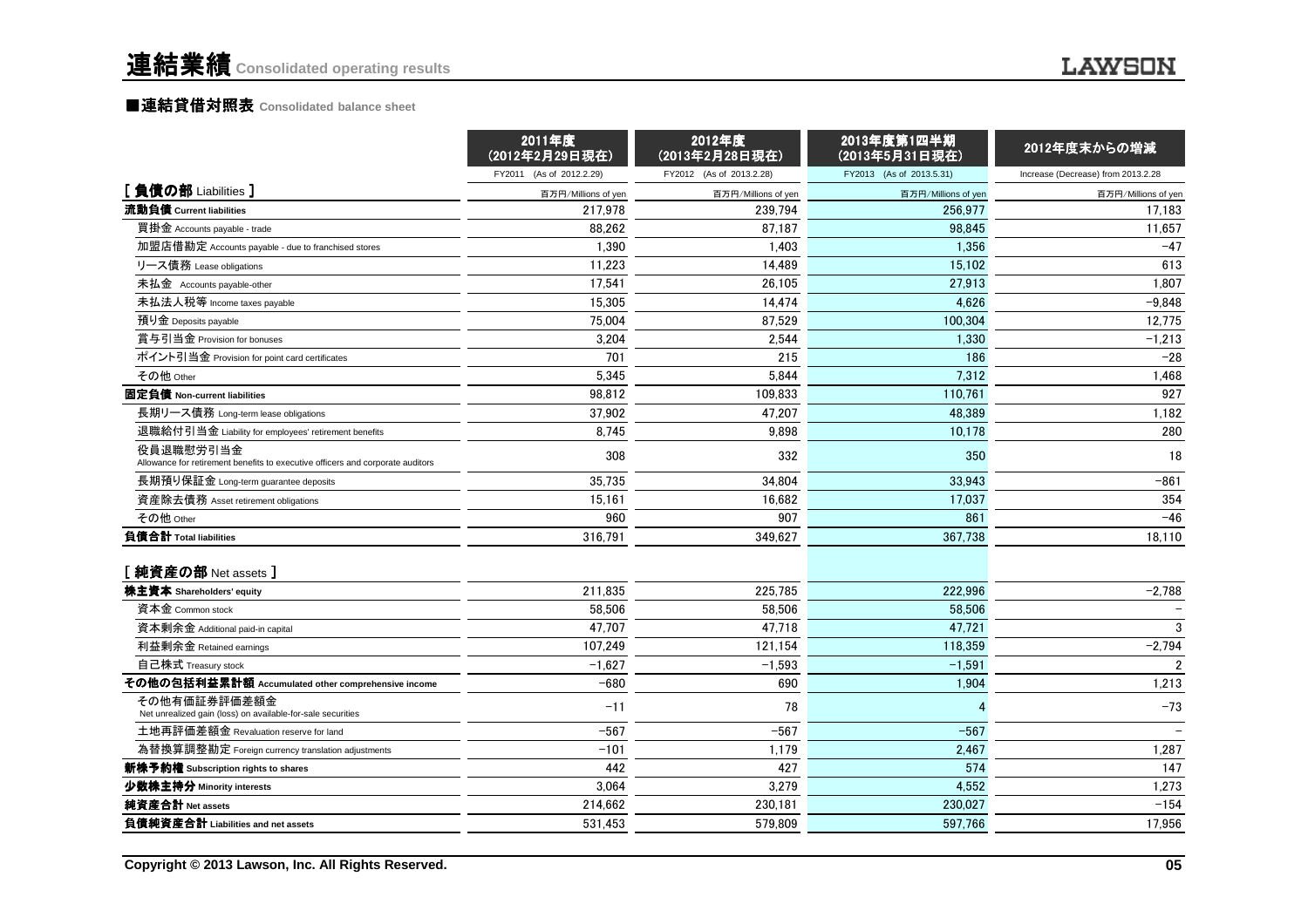# ■連結キャッシュ・フロー計算書 Consolidated statement of cash flows<br>————————————————————

|                                                                                | 2011年度第1四半期累計期間      | 2012年度第1四半期累計期間      | 2013年度第1四半期累計期間      | 前年増減                |
|--------------------------------------------------------------------------------|----------------------|----------------------|----------------------|---------------------|
| Ⅰ.営業活動によるキャッシュ・フロー                                                             | 2011.3.1 - 2011.5.31 | 2012.3.1 - 2012.5.31 | 2013.3.1 - 2013.5.31 | Increase (Decrease) |
| I.Net cash provided by (used in) operating activities                          | 百万円/Millions of yen  | 百万円/Millions of yen  | 百万円/Millions of yen  | 百万円/Millions of yen |
| 税金等調整前四半期純利益 Income before income taxes                                        | $-1.266$             | 11.003               | 12.251               | 1.247               |
| 減価償却費 Depreciation and amortization                                            | 8.679                | 10.070               | 11,201               | 1,130               |
| 減損損失 Impairment loss                                                           | 2,219                | 2,562                | 1,545                | -1,016              |
| 売上債権の増減額(マイナスは増加)<br>Decrease (increase) in notes and accounts receivable      | $-881$               | $-2.054$             | $-2.242$             | $-187$              |
| 仕入債務の増減額(マイナスは減少)<br>Increase (decrease) in notes and accounts payable         | 10.475               | 9.577                | 10.194               | 617                 |
| 未払金の増減額(マイナスは減少) Increase (decrease) in accounts payable - other               | $-1,577$             | $-136$               | 1,466                | 1,602               |
| 預り金の増減額(マイナスは減少) Increase (decrease) in deposits payable                       | 45,566               | 49,150               | 12,771               | $-36,379$           |
| 災害損失の支払額 Payments for loss on disaster                                         | $-1,049$             |                      |                      |                     |
| 法人税等の支払額 Income taxes paid                                                     | $-11,028$            | $-14,494$            | $-13,577$            | 916                 |
| その他 Other - net                                                                | 8,834                | $-2,558$             | $-3,671$             | $-1,112$            |
| 営業活動によるキャッシュ・フロー Net cash provided by (used in) operating activities           | 59.970               | 63,121               | 29.938               | $-33,182$           |
| Ⅱ.投資活動によるキャッシュ・フロー<br>II. Net cash provided by (used in) investing activities  |                      |                      |                      |                     |
| 定期預金の預入による支出 Payments into time deposits                                       | $-9.900$             | $-11,900$            |                      | 11,900              |
| 定期預金の払戻による収入 Proceeds from withdrawal of time deposits                         | 9,500                | 10.100               | 12,000               | 1,899               |
| 関係会社株式の取得による支出 Increase in advances to associated company                      |                      | $-605$               | $-1.285$             | $-680$              |
| 有形固定資産の取得による支出 Purchase of property, plant and equipment                       | $-4,789$             | -9,883               | $-8,171$             | 1,711               |
| 無形固定資産の取得による支出 Purchase of intangible assets                                   | $-1,952$             | $-1,237$             | $-869$               | 367                 |
| 差入保証金の増減額(純額) Increase(decrease) in lease deposit - net                        | $-309$               | $-551$               | $-226$               | 324                 |
| その他 Other - net                                                                | $-420$               | $-507$               | 287                  | 795                 |
| 投資活動によるキャッシュ・フロー Net cash provided by (used in) investing activities           | $-7,871$             | $-14,584$            | 1,734                | 16,318              |
| Ⅲ.財務活動によるキャッシュ・フロー<br>III. Net cash provided by (used in) financing activities |                      |                      |                      |                     |
| 短期借入金の純増減額 Net increase (decrease) in short-term loans payable                 |                      | 638                  |                      | $-638$              |
| リース債務の返済による支出 Repayments of lease obligations                                  | $-2.322$             | $-3,134$             | $-3.941$             | $-807$              |
| 配当金の支払額 Cash dividends paid                                                    | $-8.488$             | $-9,289$             | $-9,989$             | $-700$              |
| その他 Other - net                                                                | $-18$                | $-6$                 | $-26$                | $-19$               |
| 財務活動によるキャッシュ・フロー Net cash provided by (used in) financing activities           | $-10.829$            | $-11.792$            | $-13.957$            | $-2,165$            |
| IV.現金及び現金同等物の期末残高<br>IV.Cash and cash equivalents at end of period             | 108,992              | 110,453              | 91,314               | $-19,138$           |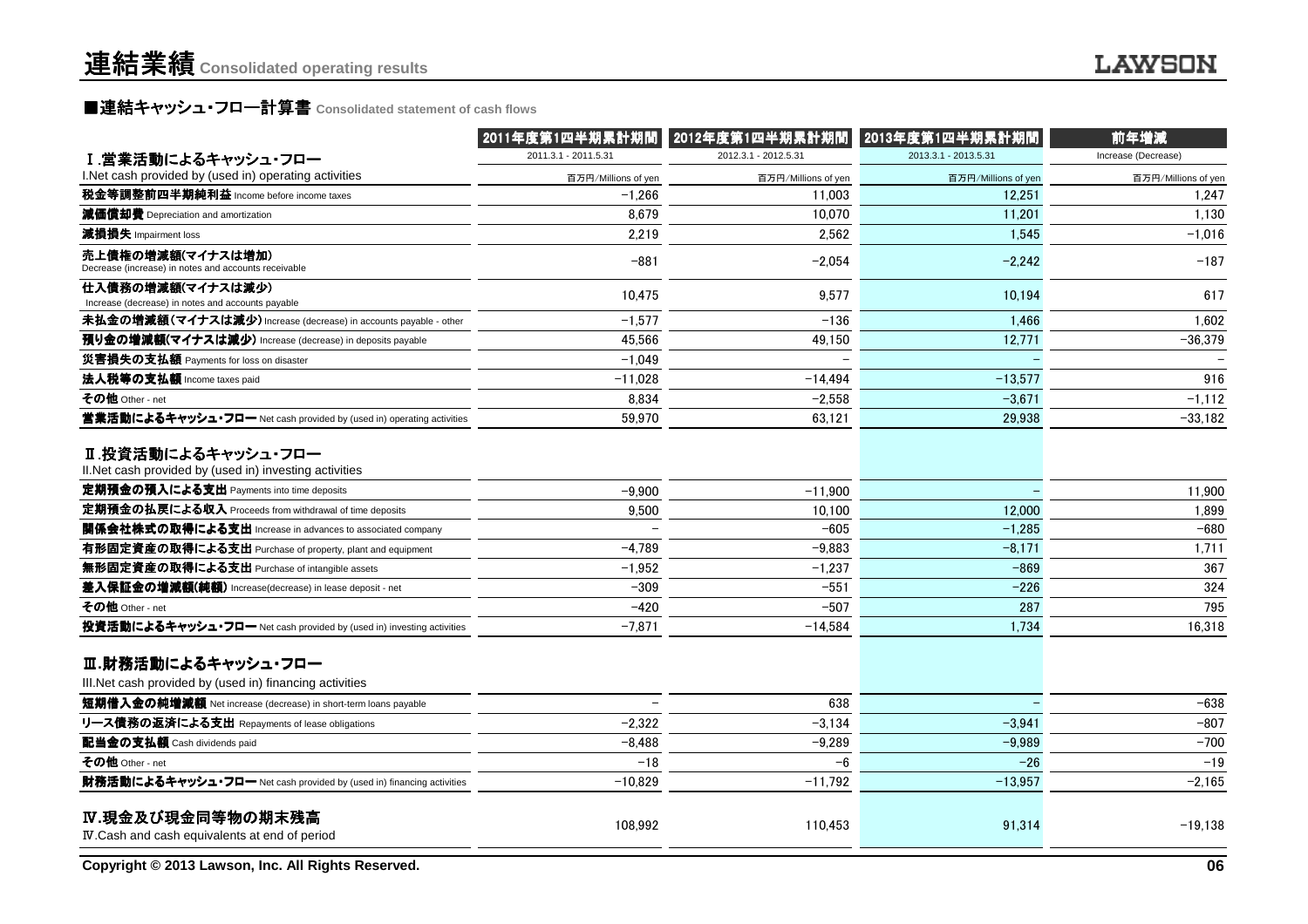#### ■関係会社の状況 **Subsidiaries and equity method affiliates**

| 1.連結子会社                        |                | (株)九九プラス                                                                   |                     |                                                                                            | 上海華聯羅森有限公司                                   |                     |                                                                                             | 重慶羅森便利店有限公司    |                     |  |
|--------------------------------|----------------|----------------------------------------------------------------------------|---------------------|--------------------------------------------------------------------------------------------|----------------------------------------------|---------------------|---------------------------------------------------------------------------------------------|----------------|---------------------|--|
| 1. Consolidated subsidiaries   |                | Ninety-nine Plus, Inc.                                                     |                     | Shanghai Hualian Lawson, Inc.                                                              |                                              |                     | Chongqing Lawson, Inc.                                                                      |                |                     |  |
| 設立日 Date of establishment      |                | 2000年10月 2000.10                                                           |                     |                                                                                            | 1996年2月 1996.2                               |                     |                                                                                             | 2010年4月 2010.4 |                     |  |
| 決算月 Fiscal year end            | $2$ 月 February |                                                                            |                     |                                                                                            | $12月$ December                               |                     |                                                                                             | $12月$ December |                     |  |
| 出資比率 Lawson's share            | 100.0%         |                                                                            |                     |                                                                                            | 94.0%                                        |                     |                                                                                             | 100.0%         |                     |  |
| 事業内容 Business activities       |                | 生鮮食品コンビニエンスストア事業<br>Operation of a chain of fresh foods convenience stores |                     | 中国上海市におけるコンビニエンスストア事業<br>Lawson's chain-store development and operation in Shanghai, China |                                              |                     | 中国重慶市におけるコンビニエンスストア事業<br>Lawson's chain-store development and operation in Chongqing, China |                |                     |  |
| 他出資者 Other shareholders        |                |                                                                            |                     |                                                                                            | - 百聯集団有限公司 BAILIAN (GROUP) CO., LTD.<br>6.0% |                     |                                                                                             |                |                     |  |
|                                | 2012.5         | 2013.2                                                                     | 2013.5              | 2012.3                                                                                     | 2012.12                                      | 2013.3              | 2012.3                                                                                      | 2012.12        | 2013.3              |  |
|                                |                |                                                                            | 百万円/Millions of yen |                                                                                            |                                              | 百万円/Millions of yen |                                                                                             |                | 百万円/Millions of yen |  |
| チェーン全店売上高 Total net sales      | 50,682         | 201.207                                                                    | 49.353              | 247                                                                                        | 1.159                                        | 230                 | 161                                                                                         | 958            | 299                 |  |
| 営業総収入 Total operating revenues | 34.097         | 131.869                                                                    | 28.857              | 1,101                                                                                      | 903                                          | 110                 | 163                                                                                         | 976            | 308                 |  |
| 営業利益 Operating profit          | 339            | 2.085                                                                      | 180                 | $-241$                                                                                     | $-574$                                       | $-224$              | $-118$                                                                                      | $-671$         | $-145$              |  |
| 経常利益 Recurring profit          | 290            | 1.864                                                                      | 224                 | $-247$                                                                                     | $-691$                                       | $-245$              | $-125$                                                                                      | $-663$         | $-142$              |  |
| 当期純利益 Net profit               | 72             | 556                                                                        | 48                  | $-269$                                                                                     | $-2.034$                                     | $-269$              | $-125$                                                                                      | $-775$         | $-91$               |  |

| 大連羅森便利店有限公司                                                                               |                |                         |  |  |  |  |  |
|-------------------------------------------------------------------------------------------|----------------|-------------------------|--|--|--|--|--|
| Dalian Lawson, Inc.                                                                       |                |                         |  |  |  |  |  |
|                                                                                           | 2011年9月 2011.9 |                         |  |  |  |  |  |
| 12月 December                                                                              |                |                         |  |  |  |  |  |
| 95.0%                                                                                     |                |                         |  |  |  |  |  |
| 中国大連市におけるコンビニエンスストア事業<br>Lawson's chain-store development and operation in Dailian, China |                |                         |  |  |  |  |  |
|                                                                                           | 5.0%           |                         |  |  |  |  |  |
| 2012.3                                                                                    | 2012.12        | 2013.3                  |  |  |  |  |  |
|                                                                                           |                | 百万円/Millions of yen     |  |  |  |  |  |
| 17                                                                                        | 175            | 68                      |  |  |  |  |  |
| 17                                                                                        | 175            | 69                      |  |  |  |  |  |
| $-29$                                                                                     | -163           | $-48$                   |  |  |  |  |  |
| $-36$                                                                                     | $-179$         | $-58$                   |  |  |  |  |  |
| -36<br>-196                                                                               |                |                         |  |  |  |  |  |
|                                                                                           |                | 大連亜恵快餐有限公司 ACASYA. INC. |  |  |  |  |  |

.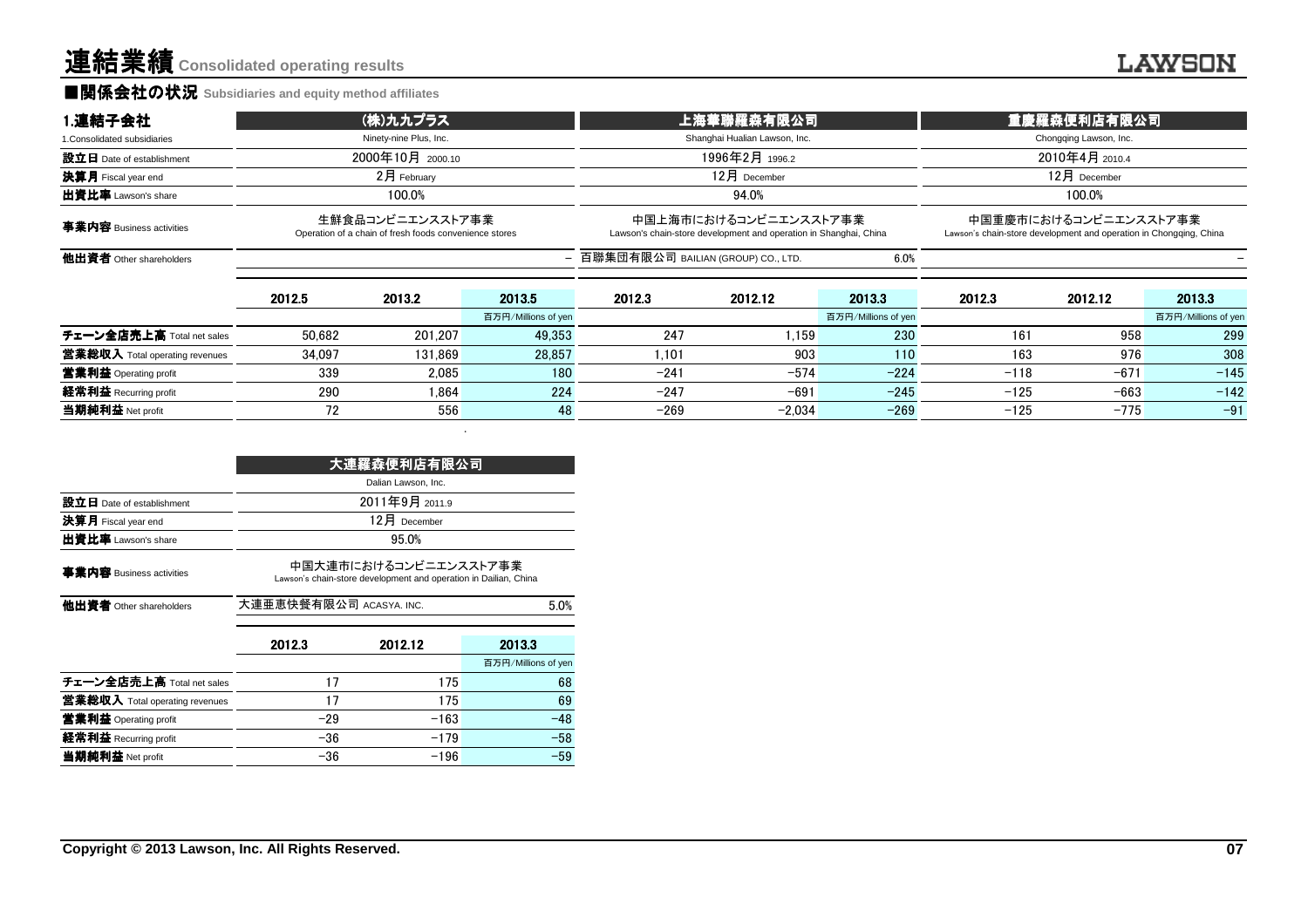|                                  |                          | Lawson Asia Pacific Holdings Pte. Ltd.                                |                     |                                                   | 羅森(中国)投資有限公司                  |                     | (株)ベストプラクティス                                                            |                     |                     |  |
|----------------------------------|--------------------------|-----------------------------------------------------------------------|---------------------|---------------------------------------------------|-------------------------------|---------------------|-------------------------------------------------------------------------|---------------------|---------------------|--|
|                                  |                          |                                                                       |                     |                                                   | Lawson (China) Holdings, Inc. |                     | BestPractice, Inc.                                                      |                     |                     |  |
| 設立日 Date of establishment        |                          | 2011年5月 2011.5                                                        |                     | 2012年5月 2012.5                                    |                               |                     |                                                                         | 2004年3月 2004.3      |                     |  |
| 決算月 Fiscal year end              | $2月$ February            |                                                                       |                     |                                                   | $12月$ December                |                     |                                                                         | $2月$ February       |                     |  |
| 出資比率 Lawson's share              |                          | 100.0%                                                                |                     |                                                   | 100.0%                        |                     |                                                                         | 100.0%              |                     |  |
| 事業内容 Business activities         |                          | アジア・オセアニア地域事業会社統括<br>Supervising store operations of Asia and Oceania |                     | 中国事業会社統括<br>Supervising store operations of China |                               |                     | 店舗の経営の実態調査・分析業務<br>On-site inspections and analysis of store management |                     |                     |  |
| 他出資者 Composition of shareholders |                          |                                                                       |                     |                                                   |                               |                     |                                                                         |                     |                     |  |
|                                  | 2012.5                   | 2013.2                                                                | 2013.5              | 2012.3                                            | 2012.12                       | 2013.3              | 2012.5                                                                  | 2013.2              | 2013.5              |  |
|                                  |                          |                                                                       | 百万円/Millions of yen |                                                   |                               | 百万円/Millions of yen |                                                                         |                     | 百万円/Millions of yen |  |
| 営業総収入 Total operating revenues   | $\overline{\phantom{0}}$ |                                                                       |                     |                                                   | 2.131                         | 1.461               | 243                                                                     | 1.061               | 264                 |  |
| 営業利益 Operating profit            | $-0$                     | $-9$                                                                  | $-1$                |                                                   | $-181$                        | $-80$               | 16                                                                      | 144                 | 33                  |  |
| 経常利益 Recurring profit            | $-30$                    | $-27$                                                                 | $-62$               |                                                   | $-171$                        | $-54$               | 16                                                                      | 145                 | 33                  |  |
| 当期純利益 Net profit                 | $-30$                    | $-27$                                                                 | $-62$               |                                                   | $-171$                        | $-54$               | 16                                                                      | 76                  | 28                  |  |
|                                  |                          |                                                                       |                     |                                                   |                               |                     |                                                                         |                     |                     |  |
|                                  |                          | (株)ローソンHMVエンタテイメント                                                    |                     |                                                   | (株)ローソン・エイティエム・ネットワークス        |                     |                                                                         | (株)スマートキッチン         |                     |  |
|                                  |                          | Lawson HMV Entertainment, Inc.                                        |                     |                                                   | Lawson ATM Networks, Inc.     |                     |                                                                         | Smart Kitchen, Inc. |                     |  |
| 設立日 Date of establishment        | 1992年7月 1992.7           |                                                                       |                     | 2001年5月 2001.5                                    |                               |                     | 2012年6月 2012.6                                                          |                     |                     |  |
| 決算月 Fiscal year end              |                          | 2月 February                                                           |                     |                                                   | 2月 February                   |                     |                                                                         | 2月 February         |                     |  |
| 出資比率 Lawson's share              |                          | 100.0%                                                                |                     | 76.5%                                             |                               |                     | 51.0%                                                                   |                     |                     |  |

|             |                |        | (株)ローソン・エイティエム・ネットワークス                                                                                                                                             |                                                    |                                                                                                                                                                                                           | (株)スマートキッチン         |                                      |                                                         |  |
|-------------|----------------|--------|--------------------------------------------------------------------------------------------------------------------------------------------------------------------|----------------------------------------------------|-----------------------------------------------------------------------------------------------------------------------------------------------------------------------------------------------------------|---------------------|--------------------------------------|---------------------------------------------------------|--|
|             |                |        |                                                                                                                                                                    |                                                    |                                                                                                                                                                                                           | Smart Kitchen, Inc. |                                      |                                                         |  |
|             | 1992年7月 1992.7 |        |                                                                                                                                                                    |                                                    |                                                                                                                                                                                                           |                     |                                      |                                                         |  |
| 2月 February |                |        |                                                                                                                                                                    | $2$ 月 February                                     |                                                                                                                                                                                                           |                     | $2月$ February                        |                                                         |  |
| 100.0%      |                |        |                                                                                                                                                                    | 76.5%                                              |                                                                                                                                                                                                           |                     | 51.0%                                |                                                         |  |
|             |                |        |                                                                                                                                                                    | 現金自動預入払出機の運営<br>Operation of ATMs                  |                                                                                                                                                                                                           |                     | 食品·食材のEC事業<br>Foods EC business      |                                                         |  |
|             |                |        |                                                                                                                                                                    |                                                    |                                                                                                                                                                                                           |                     |                                      | 49.0%                                                   |  |
|             |                |        | 0.1%                                                                                                                                                               |                                                    |                                                                                                                                                                                                           |                     |                                      |                                                         |  |
|             |                |        |                                                                                                                                                                    |                                                    | 0.1%                                                                                                                                                                                                      |                     |                                      |                                                         |  |
|             |                |        |                                                                                                                                                                    |                                                    |                                                                                                                                                                                                           |                     |                                      |                                                         |  |
| 2012.5      | 2013.2         | 2013.5 | 2012.5                                                                                                                                                             | 2013.2                                             | 2013.5                                                                                                                                                                                                    | 2012.5              | 2013.2                               | 2013.5                                                  |  |
|             |                |        |                                                                                                                                                                    |                                                    |                                                                                                                                                                                                           |                     |                                      | 百万円/Millions of yen                                     |  |
| 10.676      | 45.481         |        | 5.873                                                                                                                                                              |                                                    | 6.068                                                                                                                                                                                                     |                     | 26                                   | 142                                                     |  |
| 517         | 2.445          |        | 944                                                                                                                                                                | 4.753                                              |                                                                                                                                                                                                           |                     | $-271$                               | $-393$                                                  |  |
| 523         | 2.436          |        | 904<br>1.414<br>4.587                                                                                                                                              |                                                    |                                                                                                                                                                                                           |                     | $-271$                               | $-393$                                                  |  |
| 488         | 2.450          |        | 533                                                                                                                                                                | 2.712                                              | 876                                                                                                                                                                                                       |                     | $-271$                               | $-393$                                                  |  |
|             |                |        | (株)ローソンHMVエンタテイメント<br>Lawson HMV Entertainment, Inc.<br>チケット販売・情報提供サービス業、音楽・映像ソフトの販売<br>Ticket sales, e-commerce, advertising sales and other marketing activities | 百万円/Millions of yen<br>12.054<br>669<br>652<br>593 | Lawson ATM Networks, Inc.<br>2001年5月 2001.5<br>- 銀行(40行) Bank (40 companies)<br>- セコム株式会社 SECOM Co., ltd.<br>- 沖電気工業株式会社 Oki Electric Industry Co., ltd.<br>- 日本通運株式会社 NIPPON EXPRESS Co., ltd.<br>23.975 |                     | 0.1%<br>百万円/Millions of yen<br>1.446 | 2012年6月 2012.6<br>23.2% ヤフー株式会社 Yahoo Japan Corporation |  |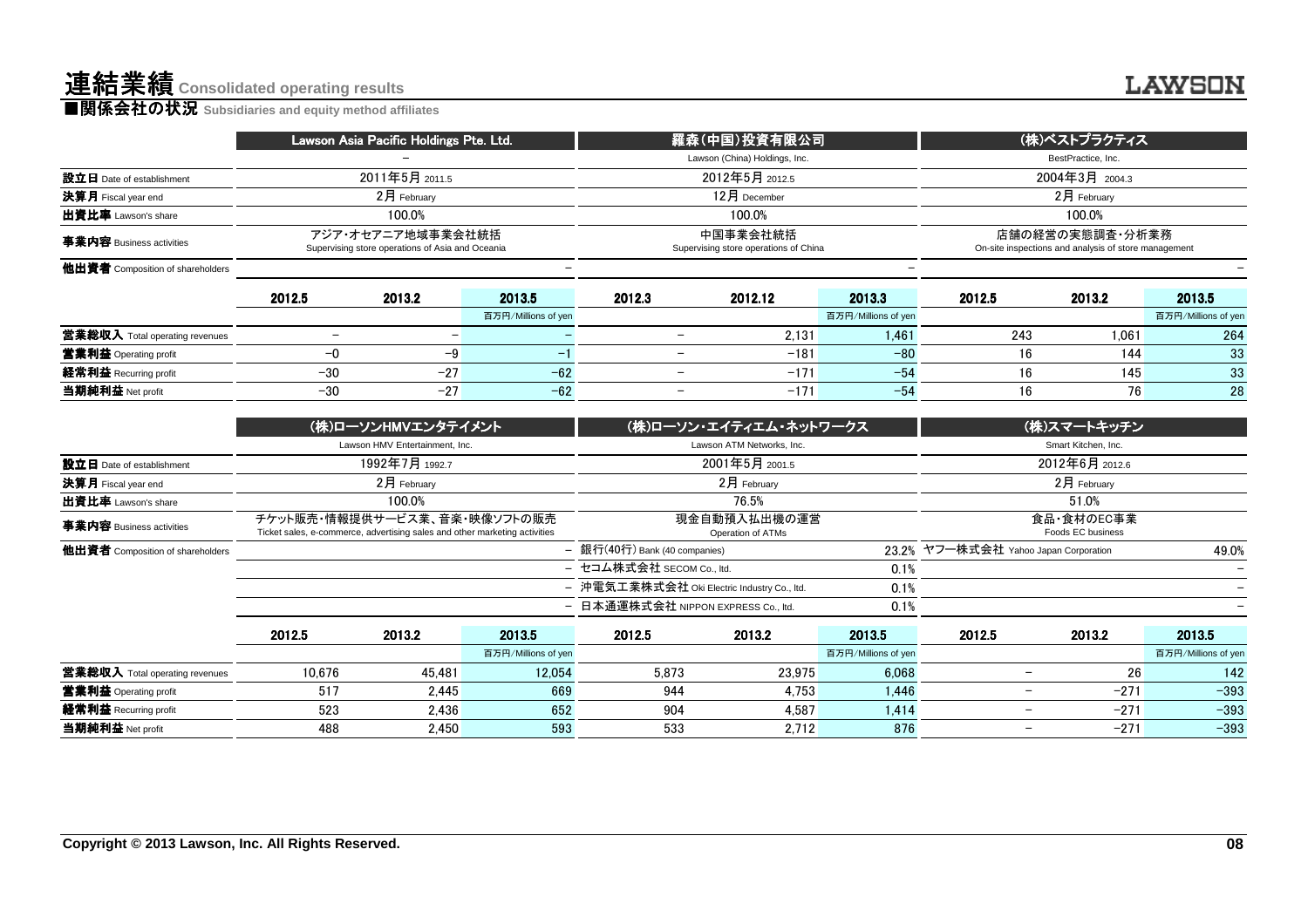**■関係会社の状況 Subsidiaries and equity method affiliates** 

|                                  |                                                                             | (株)SCI |                     |  |  |  |  |  |
|----------------------------------|-----------------------------------------------------------------------------|--------|---------------------|--|--|--|--|--|
|                                  | SCI, Inc.                                                                   |        |                     |  |  |  |  |  |
| 設立日 Date of establishment        | 2012年7月 2012.7                                                              |        |                     |  |  |  |  |  |
| 決算月 Fiscal year end              | 2月 February                                                                 |        |                     |  |  |  |  |  |
| 出資比率 Lawson's share              | 100.0%                                                                      |        |                     |  |  |  |  |  |
| 事業内容 Business activities         | SCM機能子会社<br>Serving supply chain management of convenience store businesses |        |                     |  |  |  |  |  |
| 他出資者 Composition of shareholders |                                                                             |        |                     |  |  |  |  |  |
|                                  | 2012.5                                                                      | 2013.2 | 2013.5              |  |  |  |  |  |
|                                  |                                                                             |        | 百万円/Millions of yen |  |  |  |  |  |
| 取扱高 Gross sales                  |                                                                             | 33.842 | 18.067              |  |  |  |  |  |
| 営業利益 Operating profit            |                                                                             | 325    | 17                  |  |  |  |  |  |
| 経常利益 Recurring profit            |                                                                             | 325    | 17                  |  |  |  |  |  |
| 当期純利益 Net profit                 |                                                                             | 196    | 5                   |  |  |  |  |  |

| 2.持分法適用関連会社                    |                          | (株)ローソン沖縄                                                                        |                     | PT MIDI UTAMA INDONESIA Tbk                                                  |                 |                     |  |  |
|--------------------------------|--------------------------|----------------------------------------------------------------------------------|---------------------|------------------------------------------------------------------------------|-----------------|---------------------|--|--|
| 2. Equity method affiliates    |                          | Lawson Okinawa, Inc.                                                             |                     |                                                                              |                 |                     |  |  |
| 設立日 Date of establishment      |                          | 2009年10月 2009.10                                                                 |                     | 2007年6月 2007.6                                                               |                 |                     |  |  |
| 決算月 Fiscal year end            |                          | $2月$ February                                                                    |                     |                                                                              | $12$ 月 December |                     |  |  |
| 出資比率 Lawson's share            |                          | 49.0%                                                                            |                     |                                                                              | 30.0%           |                     |  |  |
| 事業内容 Business activities       |                          | 沖縄県におけるコンビニエンスストア事業<br>Lawson's chain-store development and operation in Okinawa |                     | インドネシアにおける小型スーパーマーケット事業<br>Business activities general trading in minimarket |                 |                     |  |  |
| 他出資者 Other shareholders        | 株式会社サンエー SAN-A CO., LTD. |                                                                                  |                     | 51.0% PT Amanda Cipta Persada                                                |                 | 41.8%               |  |  |
|                                |                          |                                                                                  |                     | - PT Sumber Alfaria Trijaya Tbk                                              |                 | 12.8%               |  |  |
|                                |                          |                                                                                  |                     | - Rullyanto<br>0.4%                                                          |                 |                     |  |  |
|                                | 2012.5                   | 2013.2                                                                           | 2013.5              | 2012.3                                                                       | 2012.12         | 2013.3              |  |  |
|                                |                          |                                                                                  | 百万円/Millions of yen |                                                                              |                 | 百万円/Millions of yen |  |  |
| 営業総収入 Total operating revenues | 943                      | 3.954                                                                            | 966                 | 7.179                                                                        | 34.849          | 10.593              |  |  |
| 営業利益 Operating profit          | 206                      | 923                                                                              | 228                 | 146                                                                          | 937             | 168                 |  |  |
| 経常利益 Recurring profit          | 207                      | 939                                                                              | 230                 | 42                                                                           | 386             | 5                   |  |  |
| 当期純利益 Net profit               | 184                      | 798                                                                              | 197                 | 49                                                                           | 479             | 22                  |  |  |

(注)

(注)<br>ローソンの100%子会社である Lawson Asia Pacific Holdings Pte. Ltd. は PT MIDI UTAMA INDONESIA Tbk の Lawso 30%の持分を保有しております。

Lawson Asia Pacific Holdings Pte. Ltd., a wholly-owned subsidiary of Lawson, Inc., owns 30% stake in PT MIDI UTAMA INDONESIA Tbk.

**Copyright © 2013 Lawson, Inc. All Rights Reserved.**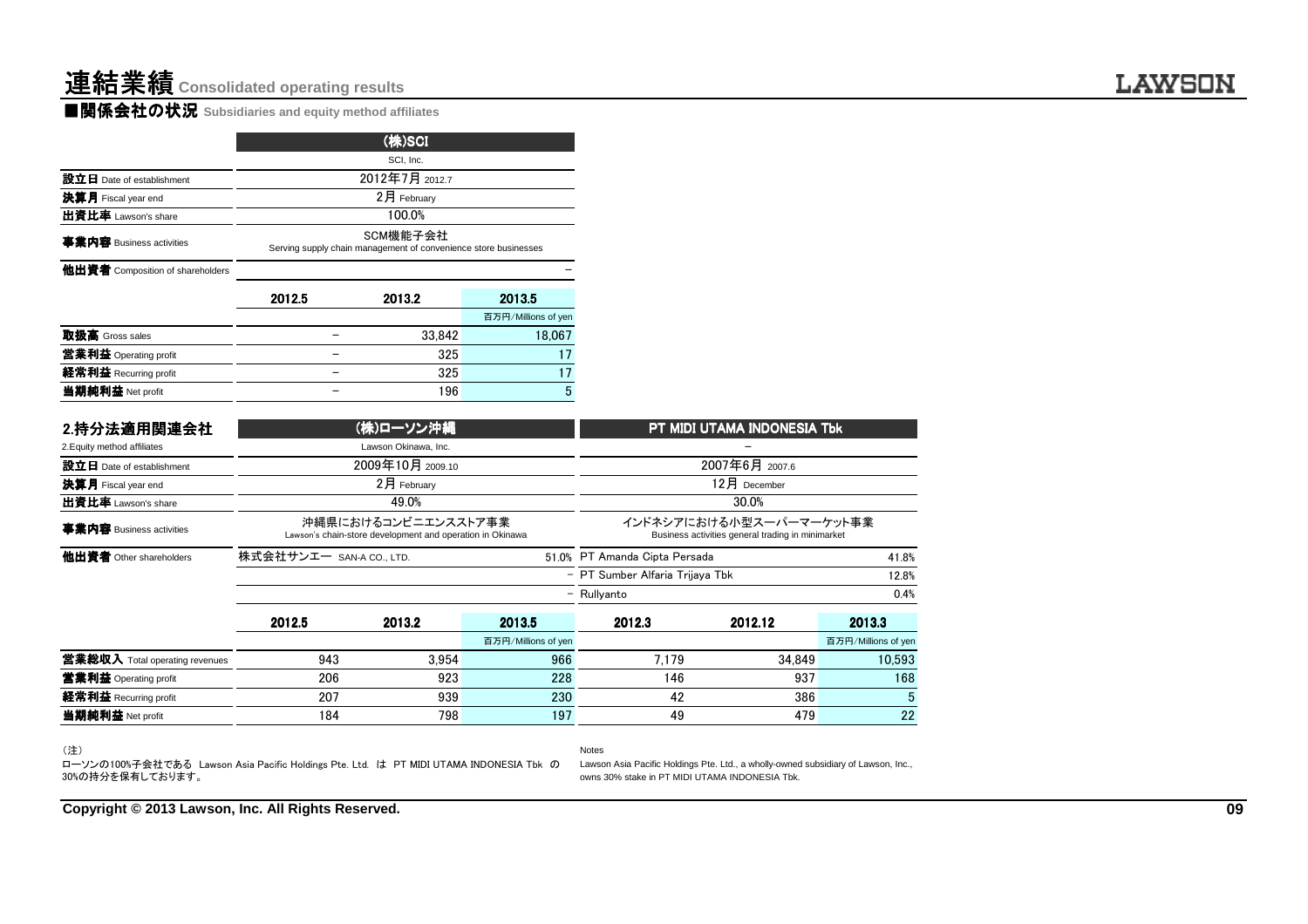# ■国内コンビニエンスストアの店舗数の推移 Number of stores in Japan<sup>\*1</sup>

|                                                 | 2012年度1Q/FY2012          | 2013年度1Q/FY2013      | 2013年度計画/FY2013(Forecast) |
|-------------------------------------------------|--------------------------|----------------------|---------------------------|
|                                                 | 2012.3.1 - 2012.5.31     | 2013.3.1 - 2013.5.31 | 2013.3.1 - 2014.2.28      |
| 単体 Non-consolidated                             |                          |                      |                           |
| 開店 Opening (店/Store)                            | 306                      | 199                  | 800                       |
| <b>閉店</b> Closure (店/Store)                     | 43                       | 67                   | 400                       |
| うち置換(-) Re-location(-)                          | 17                       | 16                   |                           |
| 純増 Net Increase (店/Store)                       | 263                      | 132                  | 400                       |
| 総店舗数 Total number of stores                     | 9,328                    | 9,884                | 10,152                    |
| グループ会社 Consolidated subsidiaries and affiliates |                          |                      |                           |
| 開店 Opening (店/Store)                            | 34                       | h                    | 70                        |
| <b>閉店</b> Closure (店/Store)                     | 22                       | 18                   | 50                        |
| うち置換(-) Re-location(-)                          | $\overline{\phantom{m}}$ |                      |                           |
| 純増 Net Increase (店/Store)                       | 12                       | $-13$                | 20                        |
| 総店舗数 Total number of stores                     | 1,404                    | 1,365                | 1,398                     |
| グループ計 Total $^{\star 2}$                        |                          |                      |                           |
| 開店 Opening (店/Store)                            | 336                      | 202                  | 870                       |
| <b>閉店</b> Closure (店/Store)                     | 61                       | 83                   | 450                       |
| うち置換(-) Re-location(-)                          | 17                       | 16                   |                           |
| 純増 Net Increase (店/Store)                       | 275                      | 119                  | 420                       |
| 総店舗数 Total number of stores                     | 10,732                   | 11,249               | 11,550                    |

(注)

\*1 上記の表の数値は、当社グループの運営するコンビニエンスストアの店舗数であり、

(株)九九プラス、(株)ローソン沖縄、(株)ローソン富山の運営する店舗数を含みます。

\*2 「グループ計」の「開店」及び「閉店」の数値は、グループ間での業態変更店舗数を除いています。

Notes

\*1 The number of stores is a total number of stores operated by the Lawson group

including the number of stores operated by Ninety-nine Plus, Inc., Lawson Okinawa, Inc. and Lawson Toyama, Inc.

\*2 The stores of "opening" and "closure" do not include the number of stores which are

converted into a different format within the Lawson group.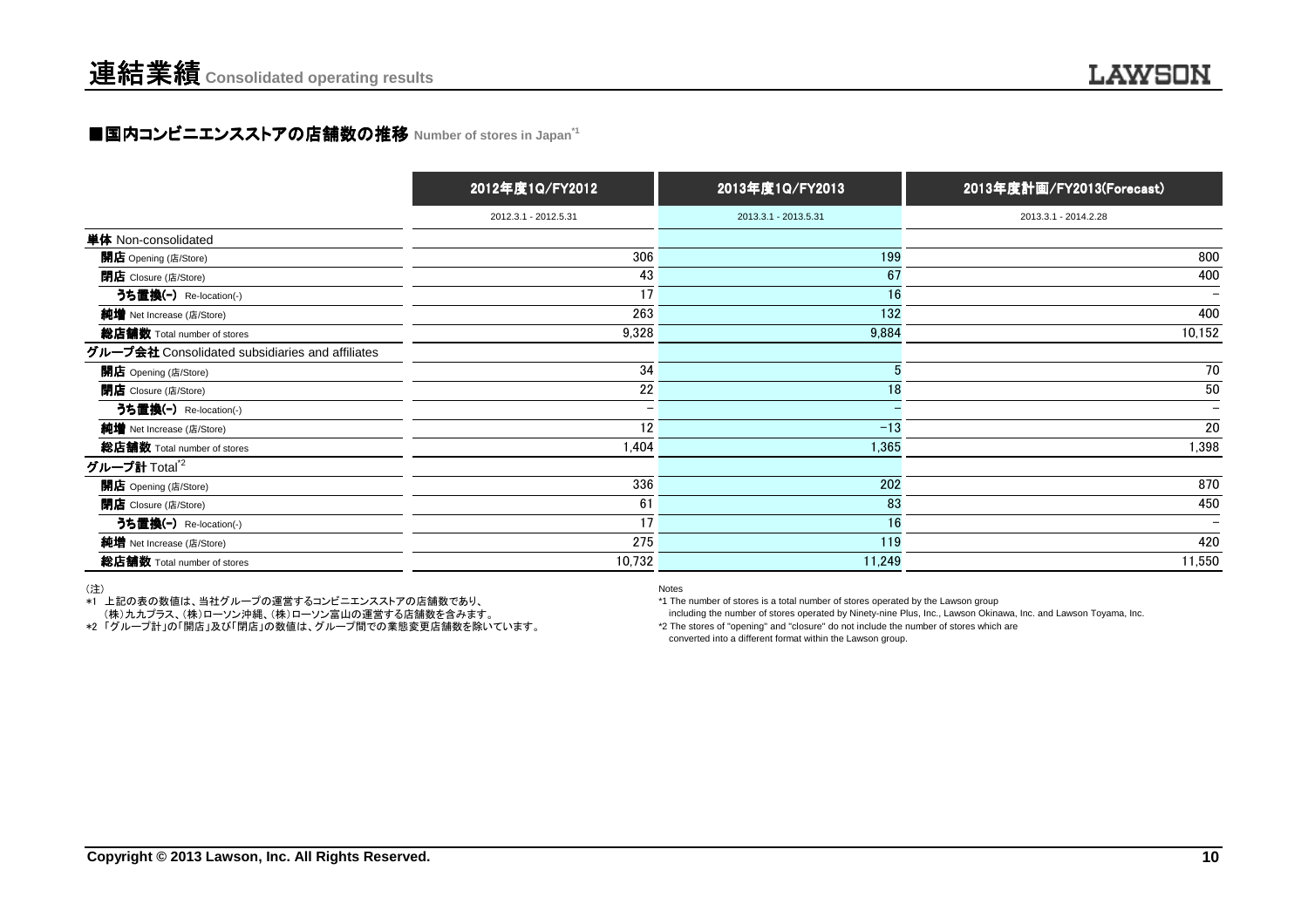## ■国内コンビニエンスストア店舗数 Number of stores in Japan by store type

|                                                     | 2012年5月        |           | 2013年2月        |           | 2013年5月   | 期中増加店舗数   |                         |
|-----------------------------------------------------|----------------|-----------|----------------|-----------|-----------|-----------|-------------------------|
|                                                     | May, 2012      |           | February, 2013 |           | May, 2013 |           | Net increase (decrease) |
|                                                     | 店/Store        | 構成比/Share | 店/Store        | 構成比/Share | 店/Store   | 構成比/Share | 店/Store                 |
| 【単体】 Non-consolidated                               |                |           |                |           |           |           |                         |
| 直営店 Company-owned stores                            |                |           |                |           |           |           |                         |
| ローソン LAWSON                                         | 112            | 1.0%      | 106            | 1.0%      | 113       | 1.0%      | $\overline{7}$          |
| ナチュラルローソン NATURAL LAWSON                            | 58             | 0.5%      | 41             | 0.4%      | 38        | 0.3%      | $-3$                    |
| 小計 Subtotal                                         | 170            | 1.6%      | 147            | 1.3%      | 151       | 1.3%      | 4                       |
| 加盟店 Franchised stores                               |                |           |                |           |           |           |                         |
| Bタイプ Type B                                         | 1,295          | 12.1%     | 1,292          | 11.6%     | 1.285     | 11.4%     | $-7$                    |
| Gタイプ Type G                                         | 2,276          | 21.2%     | 2,236          | 20.1%     | 2,202     | 19.6%     | $-34$                   |
| Cタイプ Type C                                         | 5,544          | 51.7%     | 6,008          | 54.0%     | 6,176     | 54.9%     | 168                     |
| ナチュラルローソン NATURAL LAWSON                            | 43             | 0.4%      | 69             | 0.6%      | 70        | 0.6%      | $\mathbf{1}$            |
| 小計 Subtotal                                         | 9,158          | 85.3%     | 9,605          | 86.3%     | 9,733     | 86.5%     | 128                     |
| 単体合計 Total non-consolidated                         | 9,328          | 86.9%     | 9,752          | 87.6%     | 9,884     | 87.9%     | 132                     |
| 【連結子会社】 Consolidated                                |                |           |                |           |           |           |                         |
| 九九プラス Ninety-nine plus, Inc.                        |                |           |                |           |           |           |                         |
| 直営店 Company-owned stores                            |                |           |                |           |           |           |                         |
| ローソンストア100 LAWSON STORE100                          | 810            | 7.5%      | 729            | 6.5%      | 695       | 6.2%      | $-34$                   |
| 加盟店 Franchised stores                               |                |           |                |           |           |           |                         |
| ローソンストア100 LAWSON STORE100                          | 370            | 3.4%      | 495            | 4.4%      | 516       | 4.6%      | 21                      |
| 子会社合計 Subsidiaries total                            | $1,254$ *      | 11.7%     | 1,224          | 11.0%     | 1,211     | 10.8%     | $-13$                   |
| 単体、子会社合計<br>Total non-consolidated and consolidated | $10,582$ *     | 98.6%     | 10,976         | 98.6%     | 11,095    | 98.6%     | 119                     |
| 【持分法適用関連会社】 Equity method affiliate                 |                |           |                |           |           |           |                         |
| ローソン沖縄 Lawson Okinawa, Inc.                         |                |           |                |           |           |           |                         |
| 直営店 Company-owned stores                            | $\overline{2}$ | 0.0%      |                | 0.0%      |           | 0.0%      |                         |
| 加盟店 Franchised stores                               | 148            | 1.4%      | 153            | 1.4%      | 153       | 1.4%      |                         |
| 国内コンビニエンスストアのグループ店舗数合計 Total                        | $10.732*$      | 100.0%    | 11.130         | 100.0%    | 11.249    | 100.0%    | 119                     |
|                                                     |                |           |                |           |           |           |                         |

(注)

\*店舗数合計には、2012年12月に単体に吸収した(株)ローソン富山の運営する店舗を含みます。

Notes

\*These figures include the number of stores operated by Lawson Toyama, Inc. which became absorbed into the parent company since December, 2012.

**Copyright © 2013 Lawson, Inc. All Rights Reserved.**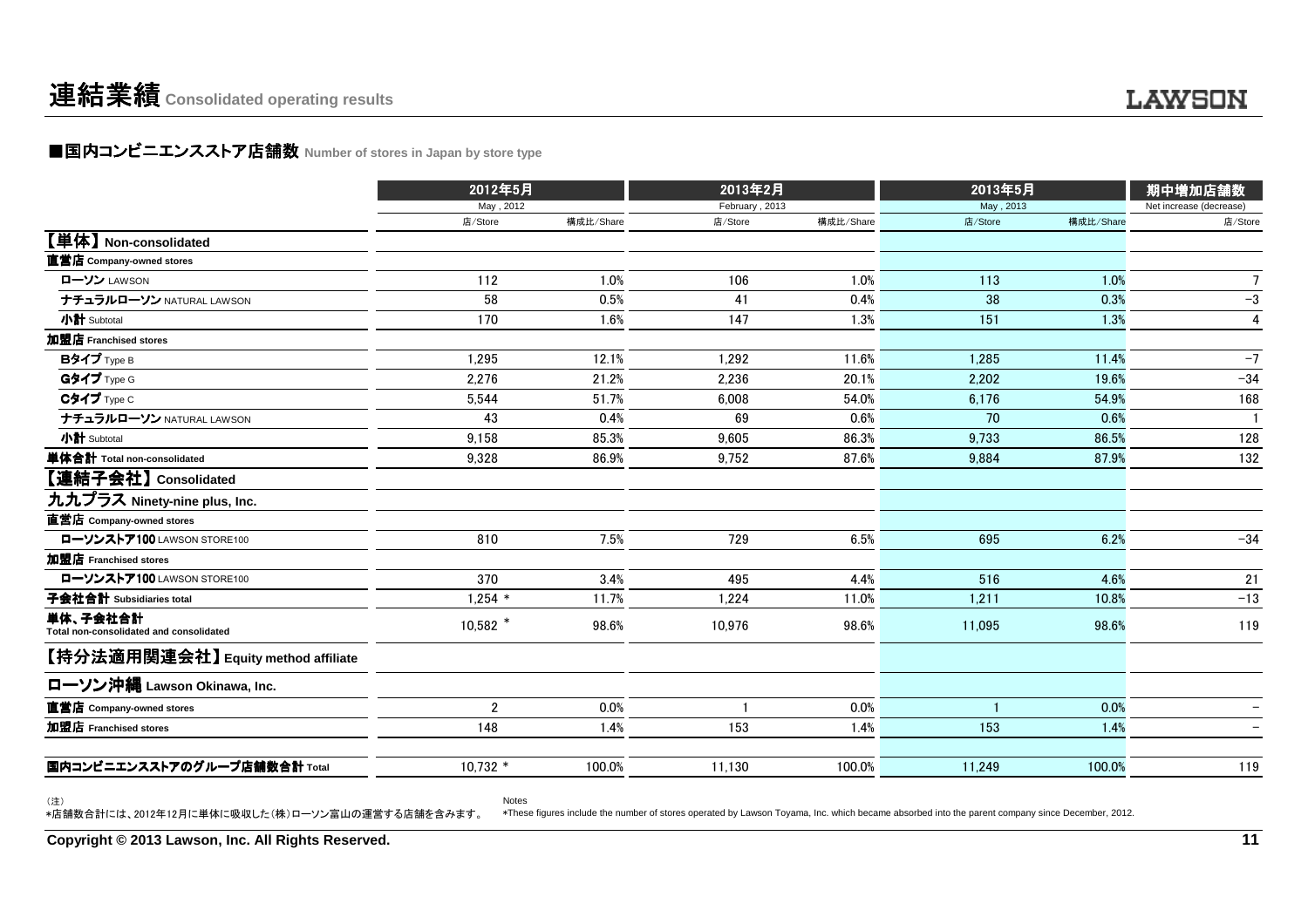### ■海外コンビニエンスストア店舗数<br>Number of convenience stores abroad

**Number of convenience stores abroad**

|                                             | 2012年5月        | 2013年2月        | 2013年5月   | 期中増加店舗数                 |
|---------------------------------------------|----------------|----------------|-----------|-------------------------|
|                                             | May, 2012      | February, 2013 | May, 2013 | Net increase (decrease) |
|                                             | 店/Store        | 店/Store        | 店/Store   | 店/Store                 |
| 上海華聯羅森有限公司<br>Shanghai Hualian Lawson, Inc. | 325            | 305            | 303       | $-2$                    |
|                                             |                |                |           |                         |
| 重慶羅森便利店有限公司<br>Chongqing Lawson, Inc.       | 50             | 49             | 54        | 5                       |
|                                             |                |                |           |                         |
| 大連羅森便利店有限公司<br>Dalian Lawson, Inc.          | $\overline{7}$ | 8              | 11        | 3                       |
|                                             |                |                |           |                         |
| Saha Lawson Co., Ltd.                       |                |                |           | 7                       |
|                                             |                |                |           |                         |
| PT MIDI UTAMA INDONESIA Tbk                 | 32             | 83             | 84        |                         |
|                                             |                |                |           |                         |
| Lawson USA Hawaii, Inc.                     |                | $\overline{2}$ | 2         |                         |
|                                             |                |                |           |                         |

#### ■その他セグメントの運営する店舗数

**Number of other segments**

|                                                   | 2012年5月   | 2013年2月        | 2013年5月   | 期中増加店舗数                 |
|---------------------------------------------------|-----------|----------------|-----------|-------------------------|
|                                                   | May, 2012 | February, 2013 | May, 2013 | Net increase (decrease) |
|                                                   | 店/Store   | 店/Store        | 店/Store   | 店/Store                 |
| ローソンHMVエンタテイメント<br>Lawson HMV Entertainment, Inc. | 43        | 46             | 49        | ર<br>O.                 |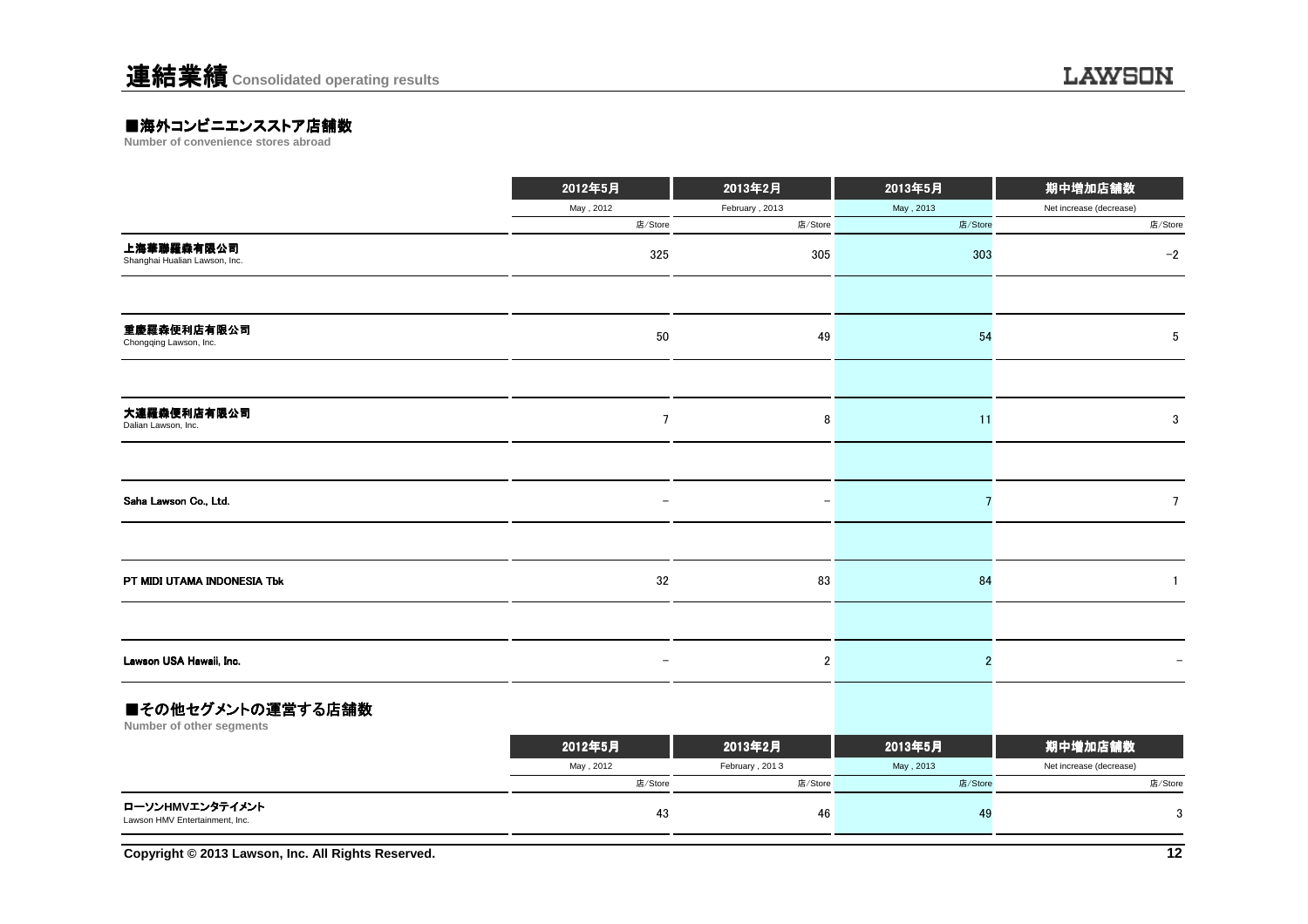### ■都道府県別店舗分布状況 Number of stores by region and prefecture

|                |                                                              |         | 2013年2月                    |                  |                  | 2013年5月                                                                                                                  |         |                          | 期中増加店舗数                    |                          |
|----------------|--------------------------------------------------------------|---------|----------------------------|------------------|------------------|--------------------------------------------------------------------------------------------------------------------------|---------|--------------------------|----------------------------|--------------------------|
|                |                                                              |         | February, 2012             |                  |                  | May, 2013                                                                                                                |         |                          | Net increase (decrease)    |                          |
|                |                                                              | ローソン    | ローソンストア<br>100             | グループ計            | ローソン             | ローソンストア<br>100                                                                                                           | グループ計   | ローソン                     | ローソンストア<br>100             | グループ計                    |
|                |                                                              | LAWSON  | <b>LAWSON STORE</b><br>100 | Total            | <b>LAWSON</b>    | <b>LAWSON STORE</b><br>100                                                                                               | Total   | LAWSON                   | <b>LAWSON STORE</b><br>100 | Total                    |
|                |                                                              | 店/Store | 店/Store                    | 店/Store          | 店/Store          | 店/Store                                                                                                                  | 店/Store | 店/Store                  | 店/Store                    | 店/Store                  |
| 北海道 Hokkaido   | 北海道 Hokkaido                                                 | 576     | $-$                        | 576              | 582              | $\qquad \qquad -$                                                                                                        | 582     | 6                        | $\overline{\phantom{0}}$   | 6                        |
| 東北 Tohoku      | 青森 Aomori                                                    | 186     | $\qquad \qquad -$          | 186              | 190              | $\qquad \qquad -$                                                                                                        | 190     | $\overline{4}$           | $-$                        | $\overline{4}$           |
|                | 岩手 Iwate                                                     | 159     | $\qquad \qquad -$          | 159              | 157              | $\qquad \qquad -$                                                                                                        | 157     | $-2$                     | $-$                        | $-2$                     |
|                | 宮城 Miyagi                                                    | 172     | 28                         | 200              | 178              | $\overline{28}$                                                                                                          | 206     | 6                        | $\overline{\phantom{0}}$   | 6                        |
|                | 秋田 Akita                                                     | 168     | $\overline{\phantom{0}}$   | 168              | 169              | $\overline{\phantom{m}}$                                                                                                 | 169     |                          | $\overline{\phantom{m}}$   | $\mathbf{1}$             |
|                | 山形 Yamagata                                                  | 66      | $\qquad \qquad -$          | 66               | 66               | $\overline{\phantom{m}}$                                                                                                 | 66      |                          | $-$                        | $\qquad \qquad -$        |
|                | 福島 Fukushima                                                 | 91      | $-$                        | 91               | 91               | $\overline{\phantom{m}}$                                                                                                 | 91      | $\overline{\phantom{0}}$ | $\overline{\phantom{0}}$   | $\overline{\phantom{m}}$ |
|                | 小計 Subtotal                                                  | 842     | 28                         | 870              | 851              | 28                                                                                                                       | 879     | 9                        | $\overline{\phantom{0}}$   | $\boldsymbol{9}$         |
| 関東 Kanto       | 茨城 Ibaraki                                                   | 116     | 8                          | 124              | 118              | 8                                                                                                                        | 126     | $\overline{2}$           | $\overline{\phantom{0}}$   | $\overline{2}$           |
|                | 栃木 Tochigi                                                   | 125     | $\overline{\phantom{a}}$   | 125              | 129              | $\equiv$                                                                                                                 | 129     | 4                        | $\overline{\phantom{m}}$   | $\overline{4}$           |
|                | 群馬 Gunma                                                     | 80      | $\qquad \qquad -$          | $\overline{80}$  | 80               | $\overline{\phantom{m}}$                                                                                                 | 80      | $\overline{\phantom{0}}$ | $\overline{\phantom{0}}$   | $\qquad \qquad -$        |
|                | 埼玉 Saitama                                                   | 397     | 65                         | 462              | 402              | 64                                                                                                                       | 466     | 5                        | $-1$                       | $\overline{4}$           |
|                | 千葉 Chiba                                                     | 375     | 62                         | 437              | 381              | 62                                                                                                                       | 443     | 6                        | $\overline{\phantom{m}}$   | $\boldsymbol{6}$         |
|                | 東京 Tokyo                                                     | 1,133   | 416                        | 1,549            | 1,143            | 416                                                                                                                      | 1,559   | 10                       | $-$                        | $10\,$                   |
|                | 神奈川 Kanagawa                                                 | 606     | 193                        | 799              | 622              | 193                                                                                                                      | 815     | 16                       | $\overline{\phantom{m}}$   | 16                       |
|                | 小計 Subtotal                                                  | 2,832   | 744                        | 3,576            | 2,875            | 743                                                                                                                      | 3,618   | 43                       | $-1$                       | 42                       |
| 甲信越 Koshinetsu | 新潟 Niigata                                                   | 114     | $\overline{\phantom{0}}$   | 114              | 116              | $\overline{\phantom{m}}$                                                                                                 | 116     | $\overline{2}$           | $\overline{\phantom{a}}$   | $\overline{2}$           |
|                | 山梨 Yamanashi                                                 | 91      | $\qquad \qquad -$          | 91               | 95               | $\qquad \qquad -$                                                                                                        | 95      | 4                        | $\overline{\phantom{m}}$   | $\overline{\mathbf{4}}$  |
|                | 長野 Nagano                                                    | 141     | $\qquad \qquad -$          | $\overline{141}$ | $\overline{143}$ | $\qquad \qquad -$                                                                                                        | 143     | $\boldsymbol{2}$         | $\qquad \qquad -$          | $\overline{2}$           |
|                | 小計 Subtotal                                                  | 346     | $\qquad \qquad -$          | 346              | 354              | $\qquad \qquad -$                                                                                                        | 354     | 8                        | $\overline{\phantom{m}}$   | 8                        |
| 北陸 Hokuriku    | 富山 Toyama                                                    | 191     | $\qquad \qquad -$          | 191              | 187              | $\qquad \qquad -$                                                                                                        | 187     | $-4$                     | $\overline{\phantom{m}}$   | $-4$                     |
|                | 石川 Ishikawa                                                  | 99      | $\qquad \qquad -$          | 99               | 100              |                                                                                                                          | 100     |                          | $\overline{\phantom{0}}$   | $\mathbf{1}$             |
|                | 福井 Fukui                                                     | 102     | $\qquad \qquad -$          | 102              | 104              | $\qquad \qquad -$                                                                                                        | 104     | $\overline{2}$           | $\overline{\phantom{m}}$   | $\overline{2}$           |
|                | 小計 Subtotal                                                  | 392     | $\overline{\phantom{0}}$   | 392              | 391              | $\qquad \qquad -$                                                                                                        | 391     | $-1$                     | $\qquad \qquad -$          | $-1$                     |
| 東海 Tokai       | 静岡 Shizuoka                                                  | 189     | 16                         | 205              | 191              | 13                                                                                                                       | 204     | $\boldsymbol{2}$         | $-3$                       | $-1$                     |
|                | 愛知 Aichi                                                     | 378     | 135                        | 513              | 387              | 133                                                                                                                      | 520     | 9                        | $-2$                       | $\overline{7}$           |
|                | 岐阜 Gifu                                                      | 119     | 12                         | $\overline{131}$ | 122              | 12                                                                                                                       | 134     | 3                        | $-$                        | $\overline{3}$           |
|                | 三重 Mie                                                       | 104     |                            | 104              | 106              |                                                                                                                          | 106     | $\boldsymbol{2}$         | $\overline{\phantom{0}}$   | $\overline{2}$           |
|                | 小計 Subtotal                                                  | 790     | 163                        | 953              | 806              | 158                                                                                                                      | 964     | 16                       | $-5$                       | 11                       |
| (注)            | 上記の表の数値は、当社グループの運営するコンビニエンスストアの店舗数であり、(株)九九プラスの運営する店舗数を含みます。 |         |                            |                  | <b>Notes</b>     | The number of stores is a total number of stores operated by the Lawson group including the number of stores operated by |         |                          |                            |                          |

 The number of stores is a total number of stores operated by the Lawson group including the number of stores operated byNinety-nine Plus, Inc.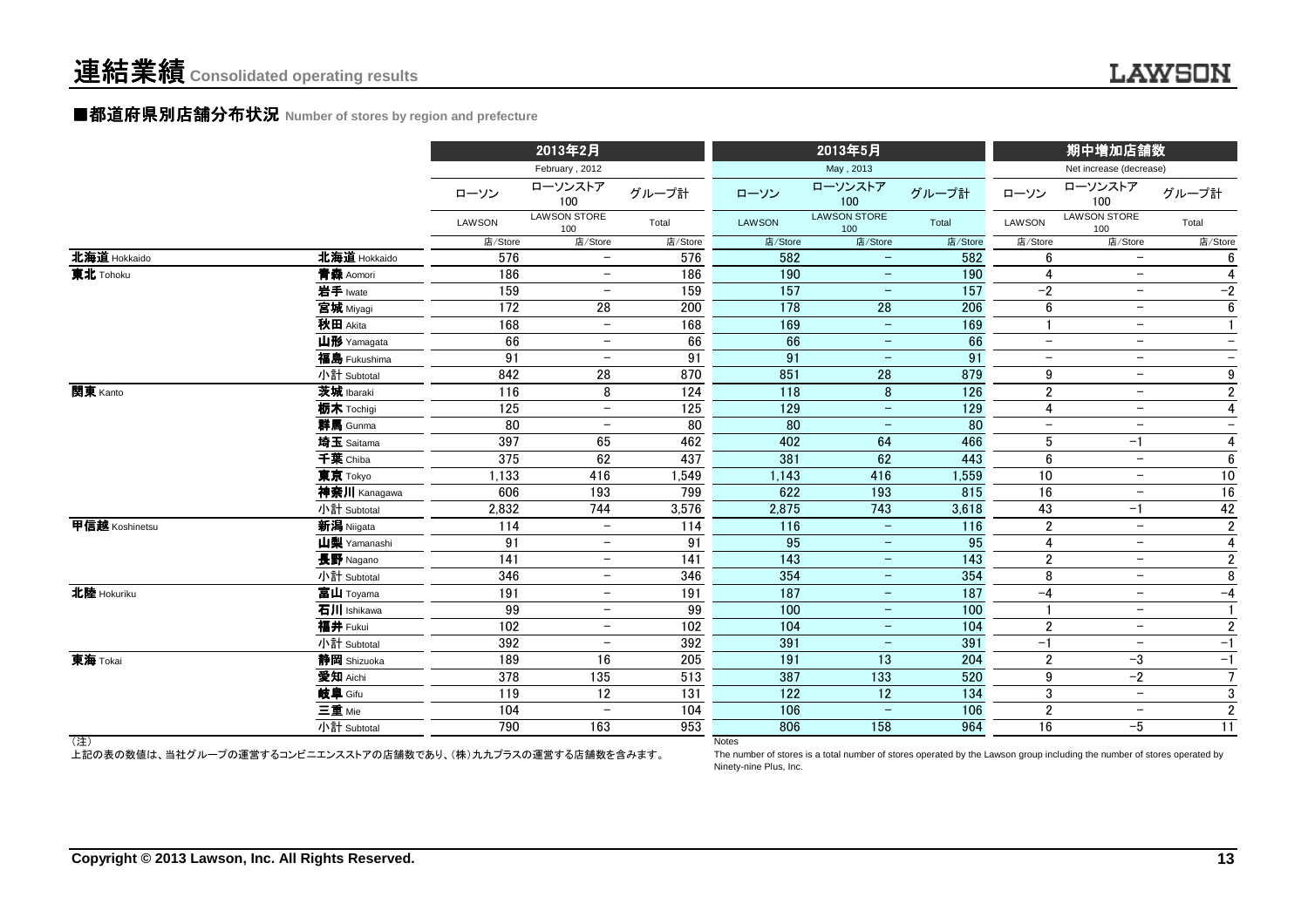#### ■都道府県別店舗分布状況 Number of stores by region and prefecture

|                                                         |                                                           |                   | 2013年2月                    |                  |                 | 2013年5月                    |                   | 期中増加店舗数          |                            |                          |
|---------------------------------------------------------|-----------------------------------------------------------|-------------------|----------------------------|------------------|-----------------|----------------------------|-------------------|------------------|----------------------------|--------------------------|
|                                                         |                                                           |                   | February, 2012             |                  |                 | May, 2013                  |                   |                  | Net increase (decrease)    |                          |
|                                                         |                                                           | ローソン              | ローソンストア<br>100             | グループ計            | ローソン            | ローソンストア<br>100             | グループ計             | ローソン             | ローソンストア<br>100             | グループ計                    |
|                                                         |                                                           | LAWSON            | <b>LAWSON STORE</b><br>100 | Total            | <b>LAWSON</b>   | <b>LAWSON STORE</b><br>100 | Total             | LAWSON           | <b>LAWSON STORE</b><br>100 | Total                    |
|                                                         |                                                           | 店/Store           | 店/Store                    | 店/Store          | 店/Store         | 店/Store                    | 店/Store           | 店/Store          | 店/Store                    | 店/Store                  |
| 近畿 Kinki                                                | 滋賀 Shiga                                                  | 128               | $\overline{7}$             | 135              | 128             | $\overline{7}$             | 135               |                  | $\overline{\phantom{m}}$   |                          |
|                                                         | 京都 Kyoto                                                  | 221               | 45                         | 266              | 222             | 44                         | 266               |                  | $-1$                       | $-$                      |
|                                                         | 大阪 Osaka                                                  | 848               | 156                        | 1,004            | 849             | $\frac{154}{ }$            | 1,003             |                  | $-2$                       | $-1$                     |
|                                                         | 兵庫 Hyogo                                                  | 550               | 43                         | 593              | 554             | 43                         | 597               | $\overline{4}$   | $\equiv$                   | $\overline{\mathbf{4}}$  |
|                                                         | 奈良 Nara                                                   | 95                | 5                          | 100              | 96              | $\overline{4}$             | 100               |                  | $-1$                       | $\overline{\phantom{m}}$ |
|                                                         | 和歌山 Wakayama                                              | $\frac{115}{115}$ | 3                          | $\overline{118}$ | 116             | $\equiv$                   | $\frac{116}{ }$   |                  | $-3$                       | $-2$                     |
|                                                         | 小計 Subtotal                                               | 1,957             | 259                        | 2,216            | 1,965           | 252                        | 2,217             | 8                | $-7$                       | $\mathbf{1}$             |
| 中国 Chugoku                                              | 鳥取 Tottori                                                | 98                | $\overline{\phantom{0}}$   | $\overline{98}$  | 102             | $\overline{\phantom{m}}$   | $\frac{102}{102}$ | $\overline{4}$   | $\overline{\phantom{m}}$   | 4                        |
|                                                         | 島根 Shimane                                                | 101               | $\overline{\phantom{0}}$   | 101              | 105             | $\overline{\phantom{0}}$   | 105               | $\overline{4}$   | $\overline{\phantom{m}}$   | 4                        |
|                                                         | 岡山 Okayama                                                | 131               | $-$                        | 131              | 135             | $-$                        | 135               | 4                | $\overline{\phantom{m}}$   | 4                        |
|                                                         | 広島 Hiroshima                                              | 155               | $\qquad \qquad -$          | 155              | 158             | $-$                        | 158               | 3                | $-$                        | 3                        |
|                                                         | $\mathbf{\mathsf{\mu}}$ $\mathbf{\mathsf{\Pi}}$ Yamaguchi | 114               | $\qquad \qquad -$          | 114              | 115             | $\qquad \qquad -$          | 115               | $\mathbf{1}$     | $\overline{\phantom{m}}$   | $\mathbf{1}$             |
|                                                         | 小計 Subtotal                                               | 599               | $\qquad \qquad -$          | 599              | 615             | $\qquad \qquad -$          | 615               | 16               | $\overline{\phantom{m}}$   | $16\,$                   |
| 四国 Shikoku                                              | 徳島 Tokushima                                              | 108               | $\qquad \qquad -$          | 108              | 111             | $-$                        | 111               | 3                | $\overline{\phantom{m}}$   | $\mathbf{3}$             |
|                                                         | 香川 Kagawa                                                 | 104               | $\overline{\phantom{0}}$   | 104              | 107             | $\overline{\phantom{m}}$   | 107               | $\sqrt{3}$       | $\overline{\phantom{m}}$   | $\overline{3}$           |
|                                                         | 愛媛 Ehime                                                  | 168               | $\overline{\phantom{0}}$   | 168              | 173             | $\overline{\phantom{m}}$   | $\overline{173}$  | $5\phantom{.0}$  | $\overline{\phantom{m}}$   | $\overline{5}$           |
|                                                         | 高知 Kochi                                                  | 64                | $\overline{\phantom{m}}$   | 64               | 64              | $\overline{\phantom{m}}$   | 64                |                  | $-$                        | $-$                      |
|                                                         | 小計 Subtotal                                               | 444               | $\overline{\phantom{0}}$   | 444              | 455             | $\overline{\phantom{m}}$   | 455               | 11               | $\overline{\phantom{a}}$   | 11                       |
| 九州 Kyushu                                               | 福岡 Fukuoka                                                | 363               | 30                         | 393              | 368             | 30                         | 398               | 5                | $\overline{\phantom{m}}$   | $5\phantom{.0}$          |
|                                                         | 佐賀 Saga                                                   | 65                | $\overline{\phantom{0}}$   | 65               | 63              | $\overline{\phantom{m}}$   | 63                | $-2$             | $-$                        | $-2$                     |
|                                                         | 長崎 Nagasaki                                               | 92                | $\qquad \qquad -$          | $\overline{92}$  | 93              | $\overline{\phantom{m}}$   | 93                |                  | $\overline{\phantom{m}}$   | $\mathbf{1}$             |
|                                                         | 熊本 Kumamoto                                               | $\frac{103}{ }$   | $\overline{\phantom{0}}$   | $\frac{103}{x}$  | 106             | $\overline{\phantom{m}}$   | 106               | 3                | $-$                        | $\overline{3}$           |
|                                                         | 大分 Oita                                                   | 148               | $\overline{\phantom{0}}$   | 148              | 150             | $\overline{\phantom{m}}$   | 150               | $\boldsymbol{2}$ | $-$                        | $\overline{2}$           |
|                                                         | 宮崎 Miyazaki                                               | 89                | $\overline{\phantom{m}}$   | 89               | 91              | $\overline{\phantom{0}}$   | 91                | $\boldsymbol{2}$ | $\overline{\phantom{m}}$   | $\overline{2}$           |
|                                                         | 鹿児島 Kagoshima                                             | 114               | $\overline{\phantom{0}}$   | 114              | 119             | $\overline{\phantom{0}}$   | 119               | $5\phantom{.0}$  | $\overline{\phantom{m}}$   | $\overline{5}$           |
|                                                         | 小計 Subtotal                                               | 974               | 30                         | 1,004            | 990             | 30                         | 1,020             | 16               | $\overline{\phantom{m}}$   | 16                       |
| 合計 Total                                                |                                                           | 9,752             | 1,224                      | 10,976           | 9,884           | 1,211                      | 11,095            | 132              | $-13$                      | 119                      |
|                                                         |                                                           |                   |                            |                  |                 |                            |                   |                  |                            |                          |
|                                                         | 沖縄 Okinawa                                                | 154               | $\overline{\phantom{0}}$   | 154              | $\frac{154}{ }$ |                            | 154               |                  | $-$                        |                          |
| 国内コンビニエンスストアグループ店舗数計<br>Total number of stores in Japan |                                                           | 9,906             | 1,224                      | 11,130           | 10,038          | 1,211                      | 11,249            | 132              | $-13$                      | 119                      |
| (注)                                                     |                                                           |                   |                            |                  | <b>Notes</b>    |                            |                   |                  |                            |                          |

(注) 上記の表の数値は、当社グループの運営するコンビニエンスストアの店舗数であり、(株)九九プラス、(株)ローソン沖縄の運営する店舗数 を含みます。

 The number of stores is a total number of stores operated by the Lawson group including the number of stores operated byNinety-nine Plus, Inc., and Lawson Okinawa, Inc.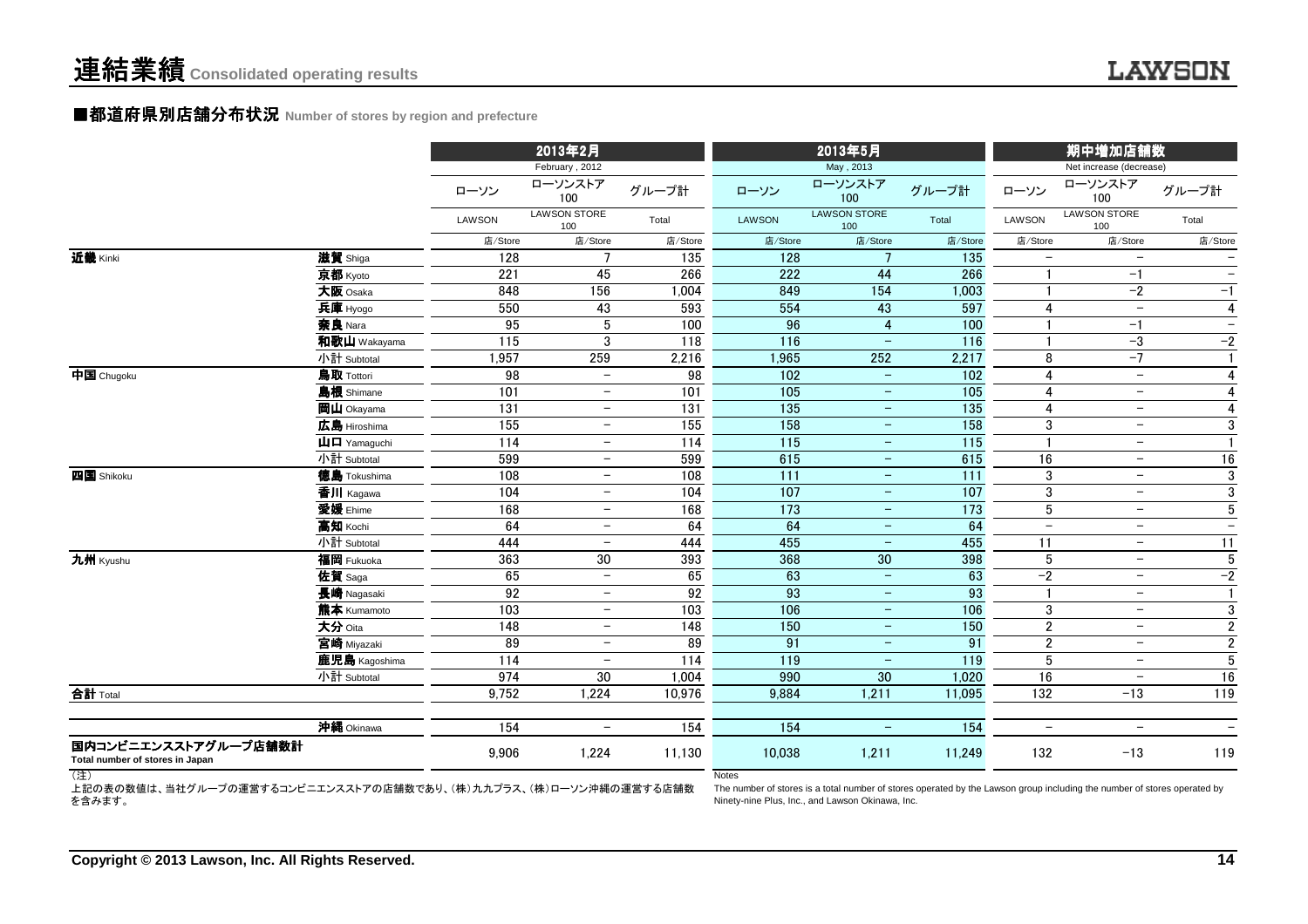### **■主な業績と予想** Results and forecasts for major financial indicators<br>
————————————————————

|                                                                         | 2011年度/FY2011                    |                          |                                      |         | 2012年度/FY2012                    |                          |                                      | 2013年度/FY2013 |                                  |         |                                                   |         |
|-------------------------------------------------------------------------|----------------------------------|--------------------------|--------------------------------------|---------|----------------------------------|--------------------------|--------------------------------------|---------------|----------------------------------|---------|---------------------------------------------------|---------|
|                                                                         | 第1四半期/1Q<br>2011.3.1 - 2011.5.31 |                          | 通期/Full year<br>2011.3.1 - 2012.2.29 |         | 第1四半期/1Q<br>2012.3.1 - 2012.5.31 |                          | 通期/Full year<br>2012.3.1 - 2013.2.28 |               | 第1四半期/1Q<br>2013.3.1 - 2013.5.31 |         | 通期計画/Full year (Forecast)<br>2013.3.1 - 2014.2.28 |         |
|                                                                         | 金額/Amount                        | 前年比/YoY                  | 金額/Amount                            | 前年比/YoY | 金額/Amount                        | 前年比/YoY                  | 金額/Amount                            | 前年比/YoY       | 金額/Amount                        | 前年比/YoY | 金額/Amount                                         | 前年比/YoY |
| チェーン全店売上高(百万円)<br>Net sales of all convenience stores (millions of yen) | 381,249                          |                          | 106.6% 1,621,328                     | 107.9%  | 413,703                          |                          | 108.5% 1,693,435                     | 104.4%        | 427,222                          | 103.3%  | 1,790,000                                         | 105.7%  |
| 加盟店売上高(百万円)<br>Net sales of franchise stores (millions of yen)          | 371,991                          |                          | 107.8% 1,582,583                     | 108.7%  | 404,692                          |                          | 108.8% 1,659,592                     | 104.9%        | 419,165                          | 103.6%  |                                                   |         |
| 直営店売上高(百万円)<br>Net sales of Company-operated stores (millions of yen)   | 9,257                            | 73.3%                    | 38,745                               | 83.1%   | 9,011                            | 97.3%                    | 33,842                               | 87.3%         | 8,057                            | 89.4%   |                                                   |         |
| 営業総収入(百万円)*1<br>Gross operating revenue (millions of yen)               | 63,492                           | 99.9%                    | 272,498                              | 103.5%  | 69,678                           | 109.7%                   | 282,752                              | 103.8%        | 71,513                           | 102.6%  | 300,000                                           | 106.1%  |
| 営業利益(百万円)<br>Operating profit (millions of yen)                         | 11,915                           | 119.8%                   | 56,263                               | 112.1%  | 12,680                           | 106.4%                   | 59,331                               | 105.5%        | 13,181                           | 103.9%  | 64,000                                            | 107.9%  |
| 経常利益 (百万円)<br>Recurring profit (millions of yen)                        | 11,992                           | 121.9%                   | 56.110                               | 113.8%  | 12,859                           | 107.2%                   | 59,459                               | 106.0%        | 13,481                           | 104.8%  | 62,700                                            | 105.4%  |
| 四半期(当期)純利益(百万円)<br>Net profit (millions of yen)                         | $-459$                           | $\overline{\phantom{m}}$ | 22,462                               | 91.2%   | 5.866                            | $\overline{\phantom{0}}$ | 30,314                               | 135.0%        | 7,046                            | 120.1%  | 33.300                                            | 109.8%  |
| 1株当たり四半期(当期)純利益(円)*2<br>Net profit per share (yen)                      | $-4.60$                          |                          | 224.91                               |         | 58.73                            |                          | 303.49                               |               | 70.53                            |         | 333.35                                            |         |
| 純資産(百万円)<br>Net assets (millions of yen)                                | 202.503                          |                          | 216.826                              |         | 213.398                          |                          | 227.974                              |               | 225.104                          |         |                                                   |         |
| 総資産(百万円)<br>Total assets (millions of yen)                              | 494,025                          |                          | 500,667                              |         | 544,334                          |                          | 532,619                              |               | 548,987                          |         |                                                   |         |
| 1株当たり純資産(円)<br>Net assets per share (yen)                               | 2.023.67                         |                          | 2.166.35                             |         | 2.132.02                         |                          | 2.277.90                             |               | 2.247.67                         |         | $\overline{\phantom{0}}$                          |         |
| 総資産四半期(当期)純利益率<br><b>ROA</b>                                            | $-0.1%$                          |                          | 4.8%                                 |         | 1.1%                             |                          | 5.9%                                 |               | 1.3%                             |         | $\overline{\phantom{0}}$                          |         |
| 自己資本四半期(当期)純利益率<br><b>ROE</b>                                           | $-0.2%$                          |                          | 10.5%                                |         | 2.7%                             |                          | 13.7%                                |               | 3.1%                             |         |                                                   |         |
| 流動比率<br>Current ratio                                                   | 77.9%                            |                          | 70.2%                                |         | 72.0%                            |                          | 66.9%                                |               | 68.3%                            |         |                                                   |         |
| 固定比率<br>Fixed ratio                                                     | 163.1%                           |                          | 167.7%                               |         | 174.2%                           |                          | 173.6%                               |               | 176.4%                           |         | $\overline{\phantom{0}}$                          |         |
| 自己資本比率<br>Shareholder's equity ratio                                    | 40.9%                            |                          | 43.2%                                |         | 39.1%                            |                          | 42.7%                                |               | 40.9%                            |         | $\overline{\phantom{m}}$                          |         |
| 総店舗数<br>Number of stores                                                | 8.808                            |                          | 9.065                                |         | 9,328                            |                          | 9,752                                |               | 9,884                            |         | 10.152                                            |         |

(注)

\*1 営業総収入は直営店売上高、加盟店からの収入等の合計です。

Notes

\*1 The gross operating revenues are a sum of total sales of Lawson stores and commissions from franchised stores.

\*2 通期計画の1株当たり当期純利益に関しては、2013年5月31日現在の期末発行済株式数を用いて算出しております。

\*2 Forecasted full-year net profit per share is calculated based on the number of outstanding shares as of May 31, 2013.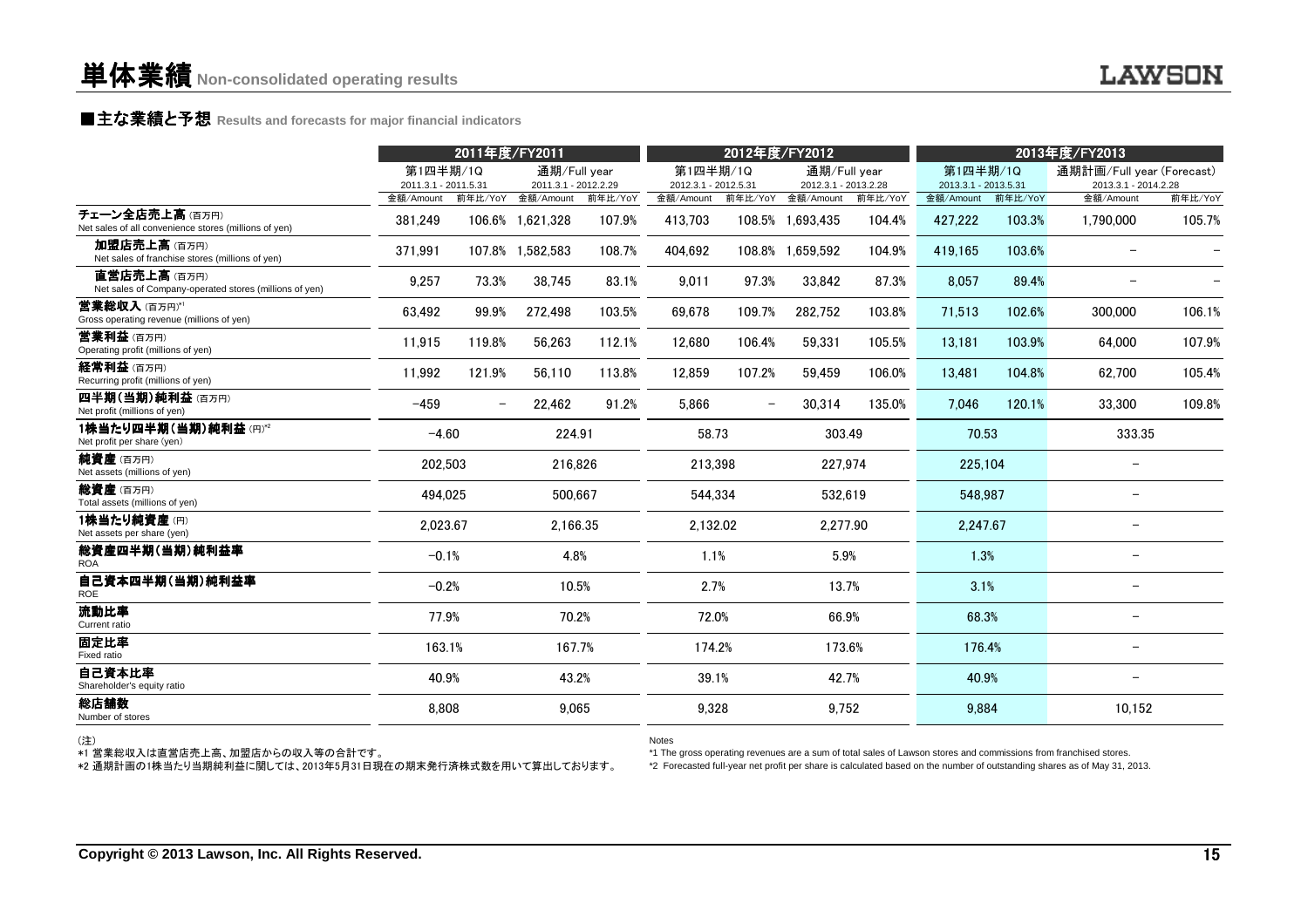### 単体業績**Non-consolidated operating results**

■損益計算書 **Non-consolidated statement of income**

|                                                                    |                 | 2011年度第1四半期累計期間      | 2012年度第1四半期累計期間      |                   | 2013年度第1四半期累計期間      | 前年増減    |                     |
|--------------------------------------------------------------------|-----------------|----------------------|----------------------|-------------------|----------------------|---------|---------------------|
|                                                                    |                 | 2011.3.1 - 2011.5.31 | 2012.3.1 - 2012.5.31 |                   | 2013.3.1 - 2013.5.31 |         | Increase (Decrease) |
|                                                                    |                 | 百万円/Millions of yen  | 百万円/Millions of yen  | 前年比/YoY           | 百万円/Millions of yen  | 前年比/YoY | 百万円/Millions of yen |
| A.営業総収入 Gross operating revenues                                   | $B + E$         | 63.492               | 69,678               | 109.7%            | 71.513               | 102.6%  | 1,834               |
| <b>B.売上高</b> Net sales <sup>"1</sup>                               |                 | 9,257                | 9,244                | 99.9%             | 8,131                | 88.0%   | $-1,112$            |
| $C.E.L原価 Cost of goods sold*2$                                     |                 | 6,553                | 6,578                | 100.4%            | 5.819                | 88.5%   | $-758$              |
| D.売上総利益 Gross profit on sales <sup>3</sup>                         | $B - C$         | 2,704                | 2,666                | 98.6%             | 2,312                | 86.7%   | $-353$              |
| <b>E.営業収入</b> Operating revenues                                   | $F + G$         | 54,234               | 60,434               | 111.4%            | 63,381               | 104.9%  | 2,946               |
| F.加盟店からの収入 Franchise commission from franchise stores              |                 | 48,425               | 53,635               | 110.8%            | 56,393               | 105.1%  | 2,758               |
| G.その他の営業収入 Other                                                   |                 | 5,809                | 6,799                | 117.0%            | 6.987                | 102.8%  | 188                 |
| H.営業総利益 Gross operating profit                                     | $A - C = D + E$ | 56.939               | 63.100               | 110.8%            | 65.693               | 104.1%  | 2,593               |
| ${\bf I}.$ 販売費及び一般管理費 Selling, general and administrative expenses |                 | 45,023               | 50,420               | 112.0%            | 52,512               | 104.1%  | 2,092               |
| <b>J.営業利益</b> Operating profit                                     | $H - I$         | 11,915               | 12,680               | 106.4%            | 13,181               | 103.9%  | 500                 |
| 當業外収益 Non-operating income                                         |                 | 473                  | 730                  | 154.3%            | 811                  | 111.1%  | 81                  |
| <b>営業外費用</b> Non-operating expenses                                |                 | 397                  | 551                  | 139.0%            | 511                  | 92.6%   | $-40$               |
| 経常利益 Recurring profit                                              |                 | 11,992               | 12,859               | 107.2%            | 13,481               | 104.8%  | 622                 |
| 特別利益 Extraordinary gain                                            |                 | 22                   | 198                  | 864.9%            |                      |         | $-198$              |
| 特別損失 Extraordinary loss                                            |                 | 12,523               | 2,832                | 22.6%             | 2,091                | 73.8%   | $-740$              |
| 税引前四半期純利益 Income before income taxes                               |                 | $-508$               | 10,225               |                   | 11,390               | 111.4%  | 1,165               |
| 法人税、住民税及び事業税 Income taxes - current                                |                 | 2,704                | 3,789                | 140.1%            | 3,767                | 99.4%   | $-21$               |
| 法人税等調整額 Deferred income taxes                                      |                 | $-2,753$             | 568                  |                   | 576                  | 101.3%  |                     |
| 四半期純利益 Net profit                                                  |                 | $-459$               | 5,866                | $\qquad \qquad -$ | 7,046                | 120.1%  | 1,179               |
|                                                                    |                 |                      |                      |                   |                      |         |                     |

■販売費及び一般管理費の主な明細 **Selling, general and administrative expenses**

|                                                                                           | 2011年度第1四半期累計期間                                                                                                                     | 2012年度第1四半期累計期間      |         | 2013年度第1四半期累計期間      |         | 前年増減                |  |
|-------------------------------------------------------------------------------------------|-------------------------------------------------------------------------------------------------------------------------------------|----------------------|---------|----------------------|---------|---------------------|--|
|                                                                                           | 2011.3.1 - 2011.5.31                                                                                                                | 2012.3.1 - 2012.5.31 |         | 2013.3.1 - 2013.5.31 |         | Increase (Decrease) |  |
|                                                                                           | 百万円/Millions of yen                                                                                                                 | 百万円/Millions of yen  | 前年比/YoY | 百万円/Millions of yen  | 前年比/YoY | 百万円/Millions of yen |  |
| 地代家賃 Rents                                                                                | 17.054                                                                                                                              | 18.146               | 106.4%  | 19.637               | 108.2%  | 1,491               |  |
| 人件費 Personal expenses                                                                     | 8.648                                                                                                                               | 9.101                | 105.2%  | 9.048                | 99.4%   | $-52$               |  |
| 動産リース料 Equipment leasing charges                                                          | 1.365                                                                                                                               | 867                  | 63.5%   | 644                  | 74.3%   | $-223$              |  |
| 有形固定資産減価償却費 Depreciation of property and store equipment                                  | 5.438                                                                                                                               | 6.389                | 117.5%  | 7.451                | 116.6%  | 1.061               |  |
| 広告宣伝費 Advertising and promotional expenses                                                | 2.084                                                                                                                               | 3.496                | 167.7%  | 2.252                | 64.4%   | $-1.244$            |  |
| その他 Other                                                                                 | 10.432                                                                                                                              | 12.419               | 119.0%  | 13.479               | 108.5%  | 1,059               |  |
| <b>合計</b> Total                                                                           | 45.023                                                                                                                              | 50.420               | 112.0%  | 52.512               | 104.1%  | 2.092               |  |
| (注)<br>*1 「売上高」は、直営店売上高及びEコマース売上高の合計です。<br>*2 「売上原価」は、商品売上原価です。<br>*3 「売上総利益」は、商品売上総利益です。 | Notes<br>*1 Net sales of Company-owned stores and e-commerce business.<br>*2 Cost of goods sold.<br>*3 Gross profit on goods sales. |                      |         |                      |         |                     |  |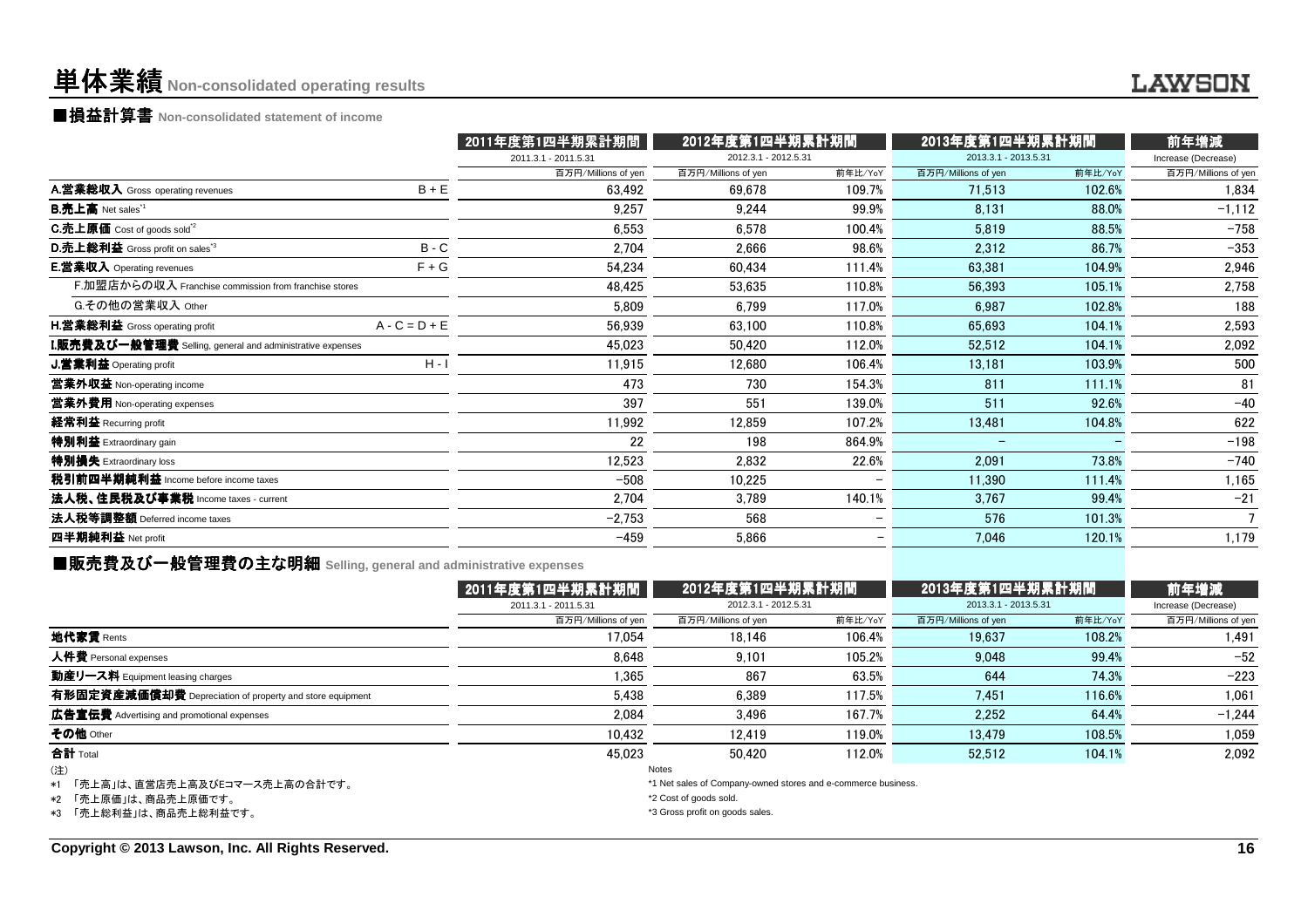# **单体業績** Non-consolidated operating results

### **LAWSON**

| ■投融資の状況                                                     | 2011年度第1四半期累計期間      | 2012年度第1四半期累計期間      | 2013年度第1四半期累計期間      | 前年増減                | 2013年度計画                        |
|-------------------------------------------------------------|----------------------|----------------------|----------------------|---------------------|---------------------------------|
| <b>Capital expenditure</b>                                  | 2011.3.1 - 2011.5.31 | 2012.3.1 - 2012.5.31 | 2013.3.1 - 2013.5.31 | Increase (Decrease) | Forecast / 2013.3.1 - 2014.2.28 |
|                                                             | 百万円/Millions of yen  | 百万円/Millions of yen  | 百万円/Millions of yen  | 百万円/Millions of yen | 百万円/Millions of yen             |
| 新店投資 New store investments                                  | 2,895                | 8.542                | 8,110                | $-432$              | 30,500                          |
| 既存店投資 Existing store investments                            | 1,115                | 1,590                | 1,214                | $-376$              | 14,000                          |
| システム関連投資 IT-related investments                             | 1.921                | 1.077                | 781                  | $-296$              | 4.000                           |
| その他 Other                                                   | 463                  | 511                  | 20                   | $-491$              | 5,000                           |
| 投資小計 Subtotal                                               | 6.394                | 11.721               | 10.126               | $-1.595$            | 53,500                          |
| 出資•融資 Investments and advances                              | 34                   | 3.729                | 1,509                | $-2,220$            | 6,500                           |
| リース Leases                                                  | 2.376                | 4.851                | 4,789                | $-62$               | 25,000                          |
| 合計 Total                                                    | 8.804                | 20.302               | 16,425               | $-3,877$            | 85,000                          |
| 有形固定資産減価償却費<br>Depreciation of property and store equipment | 5.438                | 6.389                | 7,451                | 1.062               | 33,500                          |
| 無形固定資産償却費 Amortization of intangible assets                 | 1.868                | 2.067                | 2,179                | 112                 | 9,200                           |
| 減価償却費計 Total depreciation and amortization                  | 7,306                | 8.456                | 9,631                | 1.175               | 42.700                          |

(注)

\* 2013年度のリース債務の返済による支出は3,078百万円です。

Notes

\* The amount of repayments of lease obligations is 3,078million of yen in FY2013.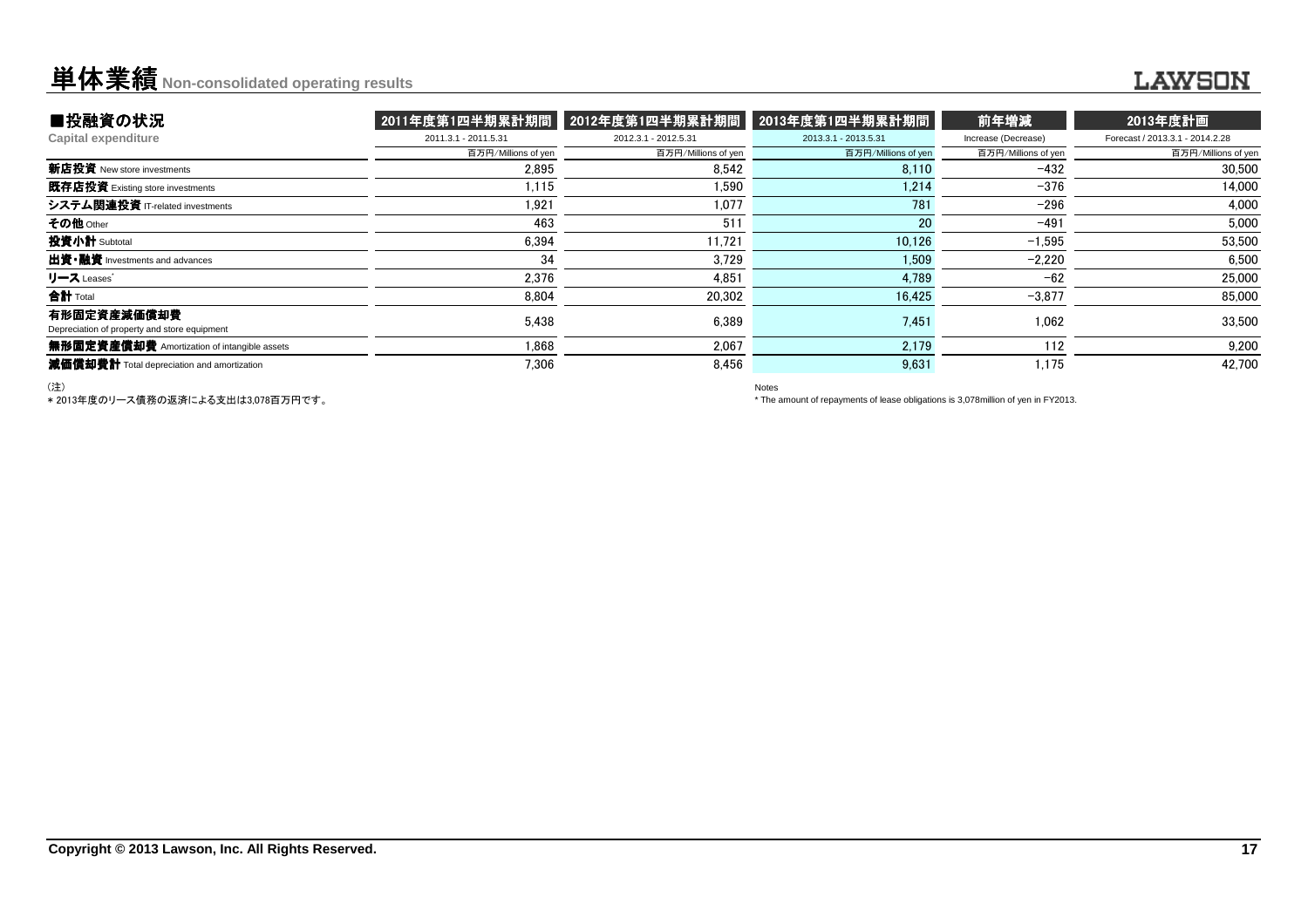# 単体業績**Non-consolidated operating results**

# ■貸借対照表 **Non-consolidated balance sheet**

|                                                                            | 2011年度<br>(2012年2月29日現在) | 2012年度<br>(2013年2月28日現在) | 2013年度第1四半期<br>(2013年5月31日現在) | 2012年度末からの増減                       |
|----------------------------------------------------------------------------|--------------------------|--------------------------|-------------------------------|------------------------------------|
|                                                                            | FY2011 (As of 2012.2.29) | FY2012 (As of 2013.2.28) | FY2013 (As of 2013.5.31)      | Increase (Decrease) from 2013.2.28 |
| [ 資産の部 Assets ]                                                            | 百万円/Millions of yen      | 百万円/Millions of yen      | 百万円/Millions of yen           | 百万円/Millions of yen                |
| 流動資産 Current assets                                                        | 137.840                  | 137.523                  | 152.840                       | 15.316                             |
| 現金及び預金 Cash and deposits                                                   | 75.389                   | 67.420                   | 77.591                        | 10.170                             |
| 加盟店貸勘定 Accounts receivable - due from franchised stores                    | 18.064                   | 23,544                   | 25,818                        | 2,274                              |
| 商品 Merchandise inventories                                                 | 807                      | 763                      | 792                           | 28                                 |
| 未収入金 Accounts receivable - other                                           | 26,212                   | 30,613                   | 29,899                        | $-713$                             |
| 繰延税金資産 Deferred tax assets                                                 | 3,122                    | 3.097                    | 1.978                         | $-1,118$                           |
| その他 Other                                                                  | 14,316                   | 12.170                   | 16.847                        | 4,676                              |
| 貸倒引当金 Allowance for doubtful accounts                                      | $-73$                    | $-85$                    | $-86$                         | $-0$                               |
| 固定資産 Non-current assets                                                    | 362,826                  | 395.096                  | 396.146                       | 1,050                              |
| 有形固定資産 Property, plant and equipment                                       | 162.075                  | 187.341                  | 190.928                       | 3,587                              |
| ・建物及び構築物 Buildings and structures                                          | 97,812                   | 109.201                  | 111.629                       | 2,428                              |
| ・車両運搬具及び工具器具備品 Vehicles, tools, furniture and fixtures                     | 11.884                   | 12.312                   | 12.091                        | $-220$                             |
| ・リース資産 Lease assets                                                        | 43.787                   | 55.705                   | 57.147                        | 1,442                              |
| •その他 Other                                                                 | 8.591                    | 10.122                   | 10.060                        | $-61$                              |
| 無形固定資産 Intangible assets                                                   | 27.413                   | 24,546                   | 22.930                        | $-1,616$                           |
| 投資その他の資産 Investments and other assets                                      | 173,337                  | 183.208                  | 182.287                       | $-921$                             |
| •関係会社株式 Stocks of subsidiaries and affiliates                              | 27,288                   | 28,140                   | 30.438                        | 2,297                              |
| ・長期貸付金 Long-term loans receivable                                          | 41,982                   | 37.277                   | 34,776                        | $-2,501$                           |
| ・差入保証金 Lease deposits                                                      | 78,450                   | 81.299                   | 81,526                        | 227                                |
| ・繰延税金資産 Deferred tax assets                                                | 14.475                   | 15.845                   | 16.437                        | 591                                |
| •その他 Other                                                                 | 12.521                   | 21.804                   | 20.223                        | $-1,581$                           |
| •貸倒引当金 Allowance for doubtful accounts                                     | $-1,380$                 | $-1,159$                 | $-1,114$                      | 45                                 |
| 資産合計 Total Assets                                                          | 500,667                  | 532,619                  | 548,987                       | 16,367                             |
| 有形固定資産の減価償却累計額<br>Accumulated depreciation of property and store equipment | 163.004                  | 186.065                  | 192.090                       | 6.024                              |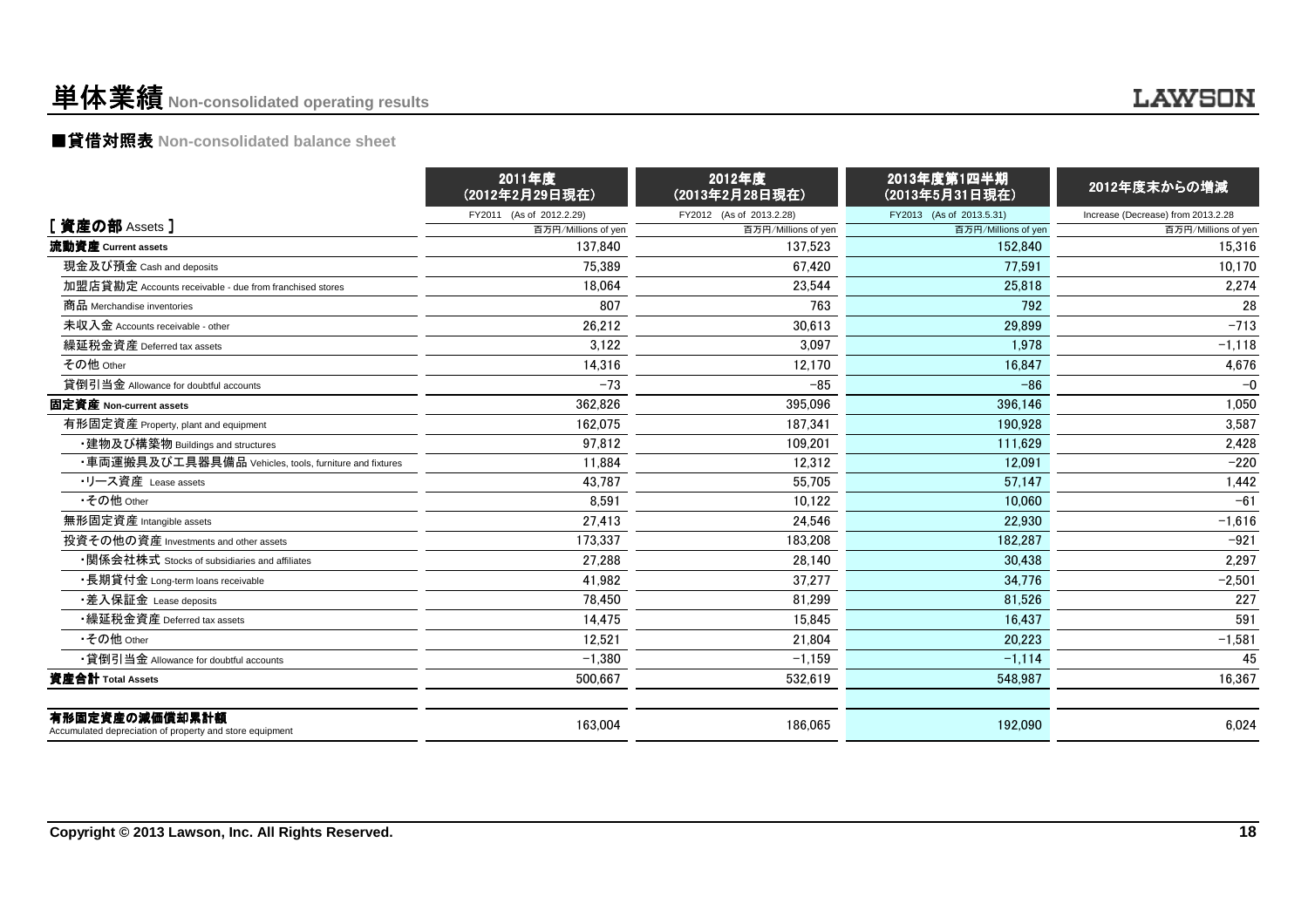# ■貸借対照表 **Non-consolidated balance sheet**

|                                                                             | 2011年度<br>(2012年2月29日現在) | 2012年度<br>(2013年2月28日現在) | 2013年度第1四半期<br>(2013年5月31日現在) | 2012年度末からの増減                       |
|-----------------------------------------------------------------------------|--------------------------|--------------------------|-------------------------------|------------------------------------|
|                                                                             | FY2011 (As of 2012.2.29) | FY2012 (As of 2013.2.28) | FY2013 (As of 2013.5.31)      | Increase (Decrease) from 2013.2.28 |
| [負債の部 Liabilities]                                                          | 百万円/Millions of yen      | 百万円/Millions of yen      | 百万円/Millions of yen           | 百万円/Millions of yen                |
| 流動負債 Current liabilities                                                    | 196,405                  | 205,548                  | 223,645                       | 18,097                             |
| 買掛金 Accounts payable - trade                                                | 72,752                   | 72,727                   | 81,458                        | 8,730                              |
| 加盟店借勘定 Accounts payable - due to franchised stores                          | 1,006                    | 1.062                    | 1.051                         | $-10$                              |
| リース債務 Lease obligations                                                     | 8,545                    | 11,526                   | 12,073                        | 547                                |
| 未払金 Accounts payable - other                                                | 13,902                   | 12,758                   | 12,653                        | $-104$                             |
| 未払法人税等 Income taxes payable                                                 | 14.259                   | 13.614                   | 3,964                         | $-9,650$                           |
| 預り金 Deposits payable                                                        | 63,587                   | 65,443                   | 87,177                        | 21,733                             |
| 賞与引当金 Provision for bonuses                                                 | 3.012                    | 2.365                    | 1.135                         | $-1,230$                           |
| ポイント引当金 Provision for point card certificates                               | 556                      | 215                      | 186                           | $-28$                              |
| その他 Other                                                                   | 18,782                   | 25,835                   | 23,943                        | $-1,891$                           |
| 固定負債 Non-current liabilities                                                | 87,435                   | 99,097                   | 100.238                       | 1,140                              |
| 長期リース債務 Long-term lease obligations                                         | 30,699                   | 41,026                   | 42,439                        | 1,413                              |
| 退職給付引当金 Liability for employees' retirement benefits                        | 8,188                    | 9.108                    | 9.341                         | 233                                |
| 役員退職慰労引当金<br>Provision for retirement benefits to executive officers        | 289                      | 298                      | 313                           | 14                                 |
| 長期預り保証金 Long-term guarantee deposits                                        | 35,718                   | 34.958                   | 34.137                        | $-821$                             |
| 資産除去債務 Asset retirement obligations                                         | 11,642                   | 12,999                   | 13,331                        | 332                                |
| その他 Other                                                                   | 897                      | 705                      | 674                           | $-30$                              |
| 負債合計 Total liabilities                                                      | 283,840                  | 304,645                  | 323,883                       | 19,238                             |
| [純資産の部 Net assets ]                                                         |                          |                          |                               |                                    |
| 株主資本 Shareholders' equity                                                   | 216,986                  | 228,068                  | 225,130                       | $-2,937$                           |
| 資本金 Common stock                                                            | 58,506                   | 58.506                   | 58,506                        |                                    |
| 資本剰余金 Additional paid-in capital                                            | 47,707                   | 47,718                   | 47,721                        | 3                                  |
| 利益剰余金 Retained earnings                                                     | 112,400                  | 123,437                  | 120.493                       | $-2,943$                           |
| 自己株式 Treasury stock                                                         | $-1,627$                 | $-1,593$                 | $-1,591$                      | $\overline{2}$                     |
| 評価・換算差額等 Valuation and translation adjustments                              | $-602$                   | $-520$                   | $-600$                        | $-80$                              |
| その他有価証券評価差額金<br>Net unrealized gain (loss) on available-for-sale securities | $-35$                    | 46                       | $-33$                         | $-80$                              |
| 土地再評価差額金 Revaluation reserve for land                                       | $-567$                   | $-567$                   | $-567$                        |                                    |
| 新株予約権 Subscription rights to shares                                         | 442                      | 427                      | 574                           | 147                                |
| 純資産合計 Net assets                                                            | 216,826                  | 227,974                  | 225,104                       | $-2,870$                           |
| 負債純資産合計 Liabilities and net assets                                          | 500,667                  | 532,619                  | 548,987                       | 16,367                             |